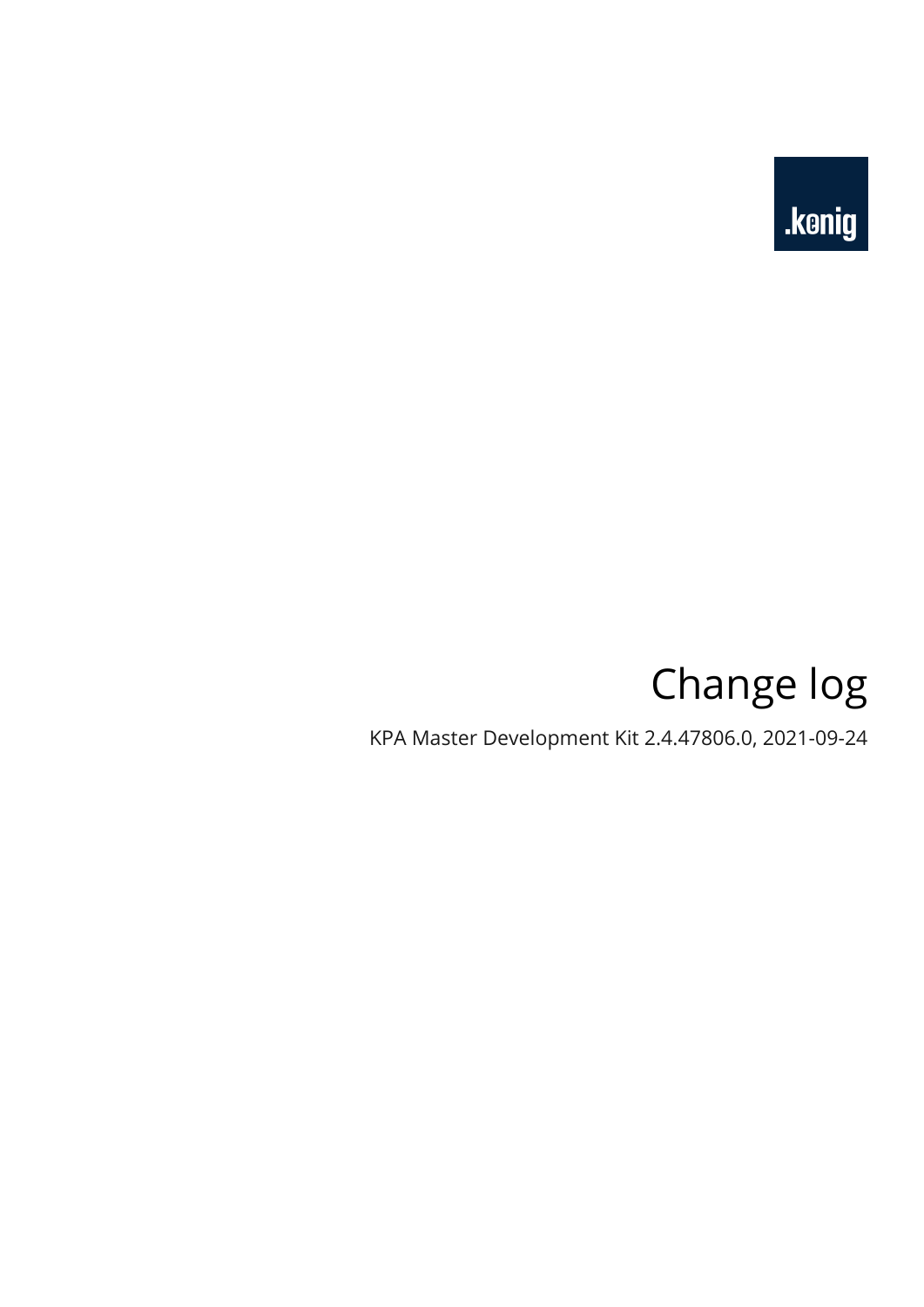# **Contents**

| 1.1. Linux                                                                      |  |
|---------------------------------------------------------------------------------|--|
|                                                                                 |  |
|                                                                                 |  |
|                                                                                 |  |
|                                                                                 |  |
|                                                                                 |  |
|                                                                                 |  |
|                                                                                 |  |
|                                                                                 |  |
|                                                                                 |  |
|                                                                                 |  |
|                                                                                 |  |
|                                                                                 |  |
|                                                                                 |  |
|                                                                                 |  |
|                                                                                 |  |
|                                                                                 |  |
|                                                                                 |  |
|                                                                                 |  |
|                                                                                 |  |
|                                                                                 |  |
|                                                                                 |  |
|                                                                                 |  |
|                                                                                 |  |
|                                                                                 |  |
|                                                                                 |  |
|                                                                                 |  |
|                                                                                 |  |
| 9.2. Fixed bugs.                                                                |  |
|                                                                                 |  |
|                                                                                 |  |
|                                                                                 |  |
|                                                                                 |  |
|                                                                                 |  |
|                                                                                 |  |
|                                                                                 |  |
|                                                                                 |  |
|                                                                                 |  |
|                                                                                 |  |
|                                                                                 |  |
|                                                                                 |  |
|                                                                                 |  |
|                                                                                 |  |
|                                                                                 |  |
| 16. MDK for Zynq/Zynq Ultrascale+ FreeRTOS version 2.3.41907.0, 2019-10-18.  26 |  |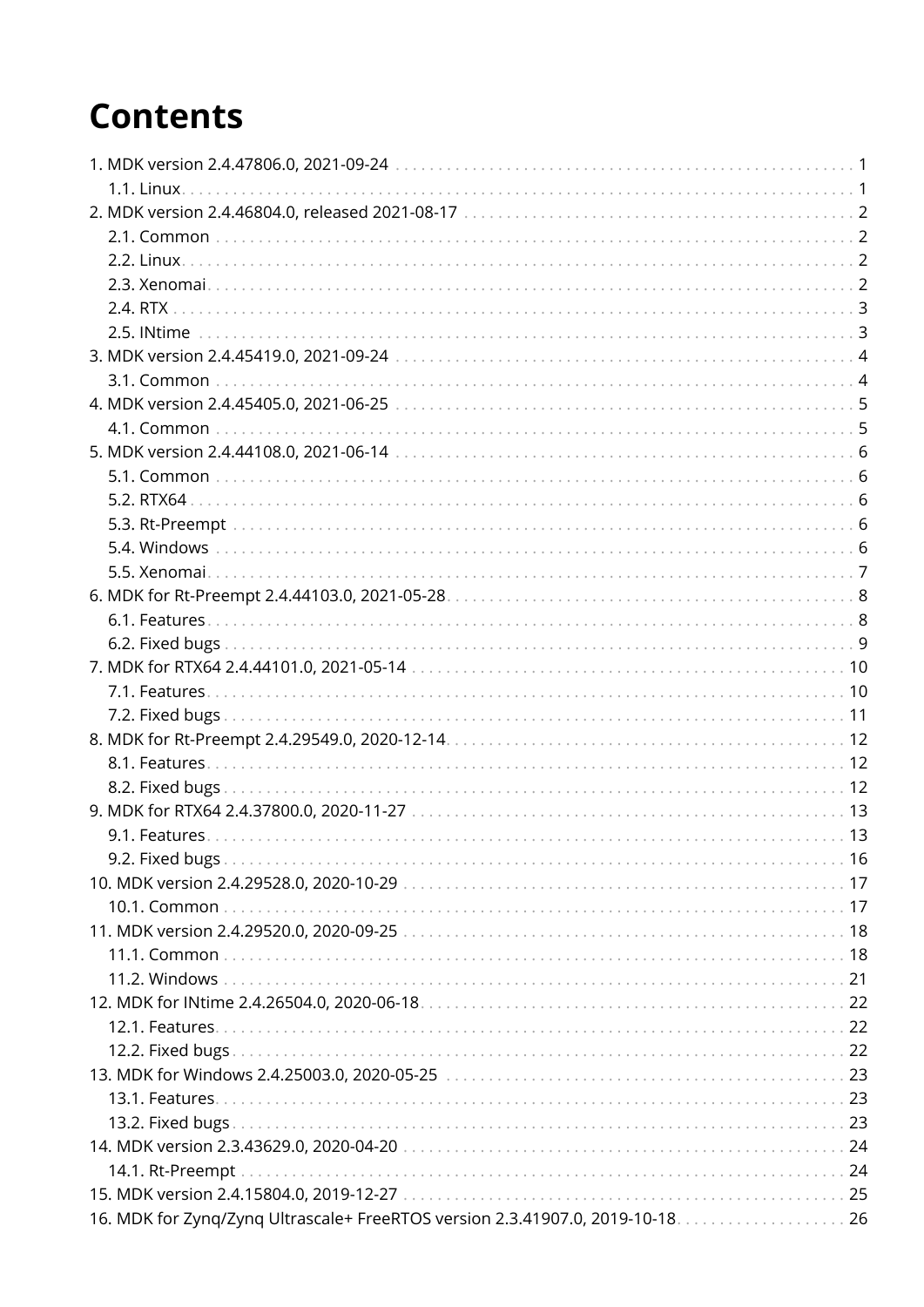| 17. MDK for Zyng/Zyng Ultrascale+ FreeRTOS version 2.3.39209.0, 2019-07-31.  27 |  |
|---------------------------------------------------------------------------------|--|
|                                                                                 |  |
|                                                                                 |  |
| 18. MDK for Zynq/Zynq Ultrascale+ FreeRTOS version 2.3.38100.0, 2019-06-28. 28  |  |
|                                                                                 |  |
| 19. MDK for Zyng/Zyng Ultrascale+ FreeRTOS version 2.3.19400.0, 2018-12-17. 29  |  |
|                                                                                 |  |
|                                                                                 |  |
|                                                                                 |  |
|                                                                                 |  |
|                                                                                 |  |
|                                                                                 |  |
|                                                                                 |  |
|                                                                                 |  |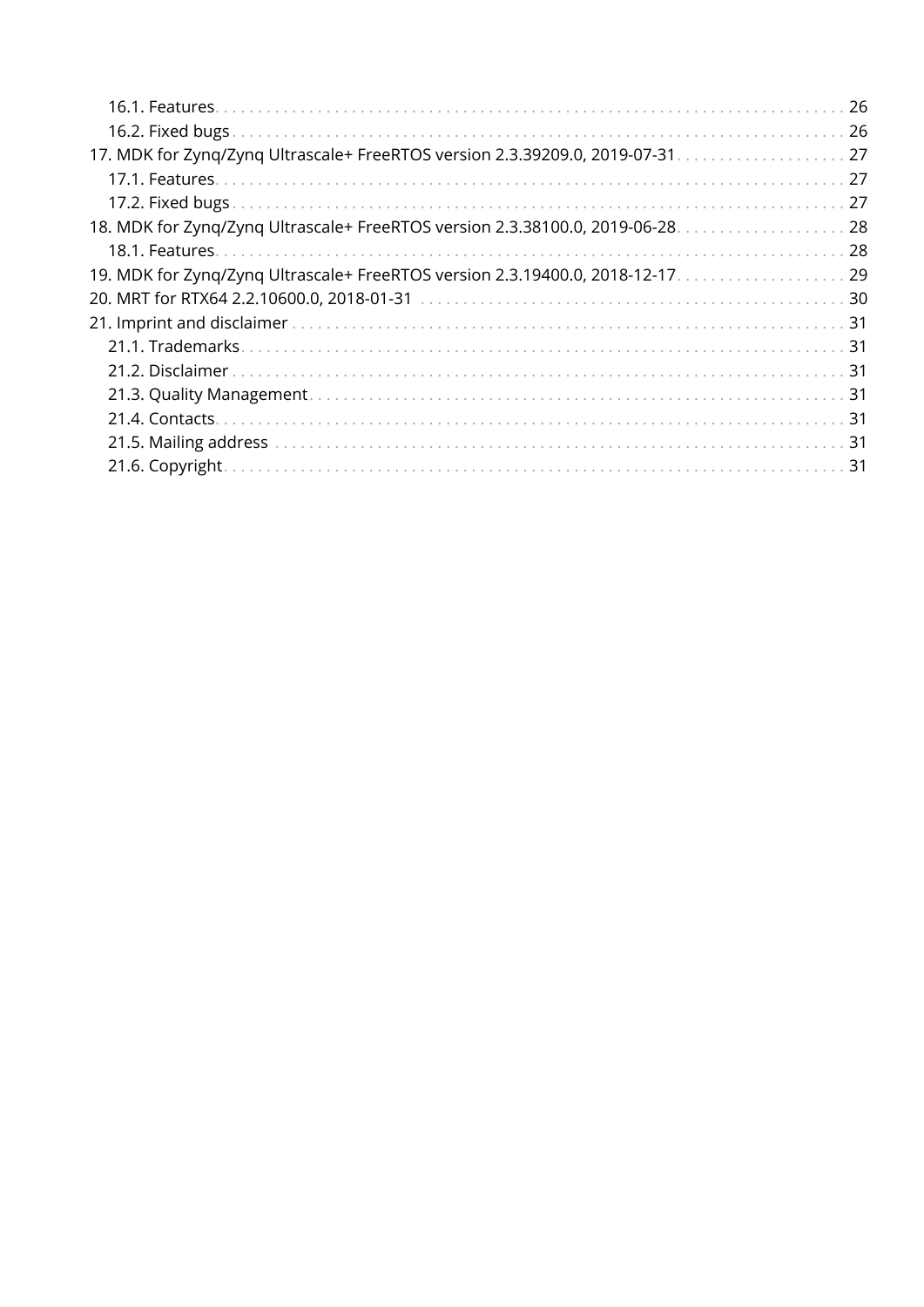# <span id="page-3-0"></span>**1. MDK version 2.4.47806.0, 2021-09-24**

## <span id="page-3-1"></span>**1.1. Linux**

## **1.1.1. Features**

Now Салют-ЭЛ24ОМ1 is supported.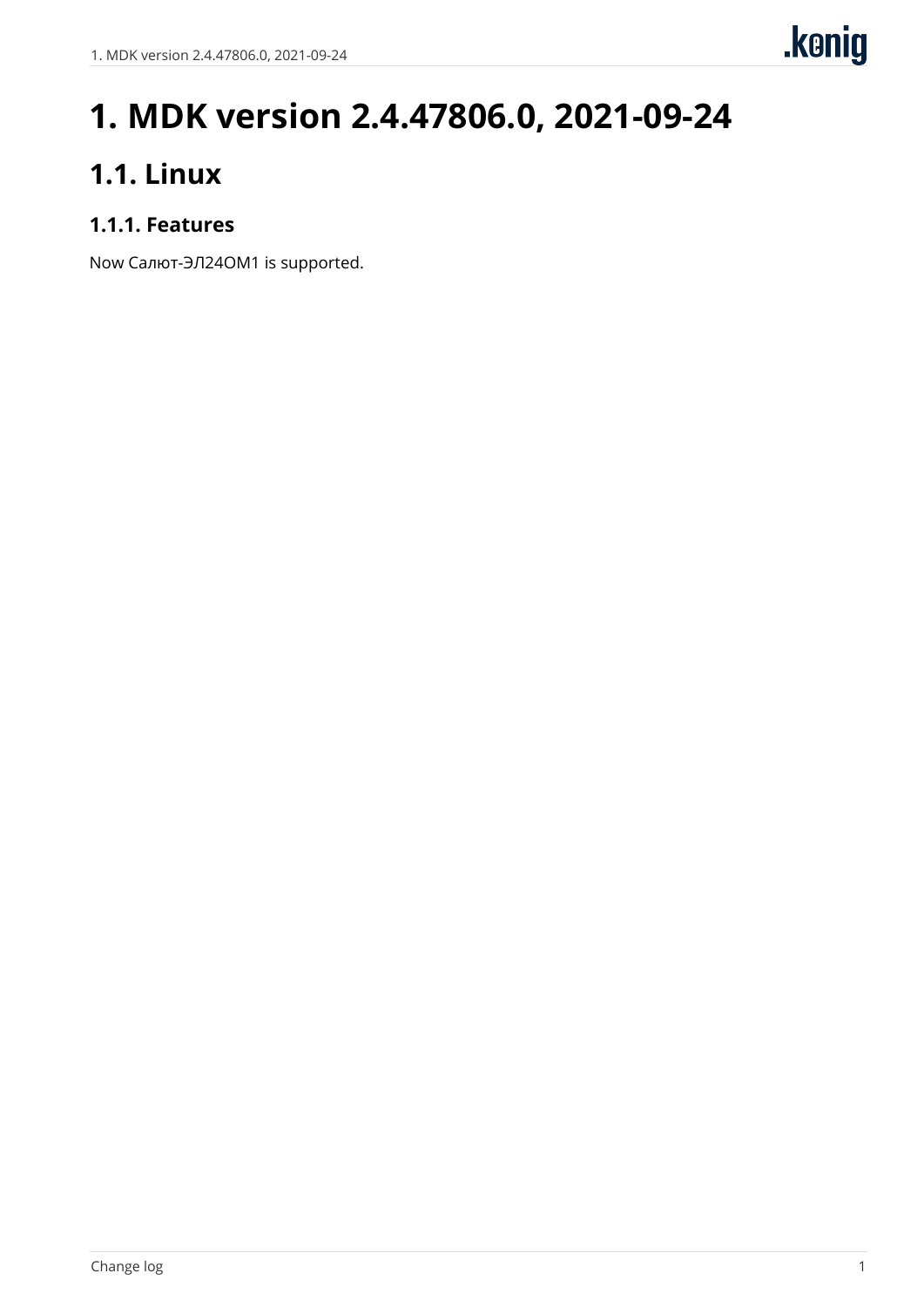# <span id="page-4-0"></span>.koniq

# **2. MDK version 2.4.46804.0, released 2021-08- 17**

# <span id="page-4-1"></span>**2.1. Common**

## **2.1.1. Features**

#### **2.1.1.1. PI mapping error trace event**

A new trace event has been added to show the intersection process image offset in case of mapping error caused by write access protection.

## **2.1.2. Fixed bugs**

• External Distributed Clock does not work.

# <span id="page-4-2"></span>**2.2. Linux**

## **2.2.1. Features**

#### **2.2.1.1. Driver Integration Package for BeagleBone Black Xenomai**

Driver Integration Package for BeagleBone Black Xenomai has been added and it consists of kernel module and KPA network driver. The timed send emulation feature is supported by the driver among others.

#### **2.2.1.2. Network driver as dedicate dynamic library**

From now on KPA network driver is provided as dedicate dynamic library (netdrvdip.so) within Driver Intergation Package (DIP) for target board.

#### **2.2.1.3. Ubuntu 16.04 support**

From now on MRT binaries are available for Ubuntu 16.04.

## <span id="page-4-3"></span>**2.3. Xenomai**

## **2.3.1. Features**

#### **2.3.1.1. Driver Integration Package for BeagleBone Black Xenomai**

Driver Integration Package for BeagleBone Black Xenomai has been added and it consists of kernel module and KPA network driver. The timed send emulation feature is supported by the driver among others.

#### **2.3.1.2. Network driver as dedicate dynamic library**

From now on KPA network driver is provided as dedicate dynamic library (netdrvdip.so) within Driver Intergation Package (DIP) for target board.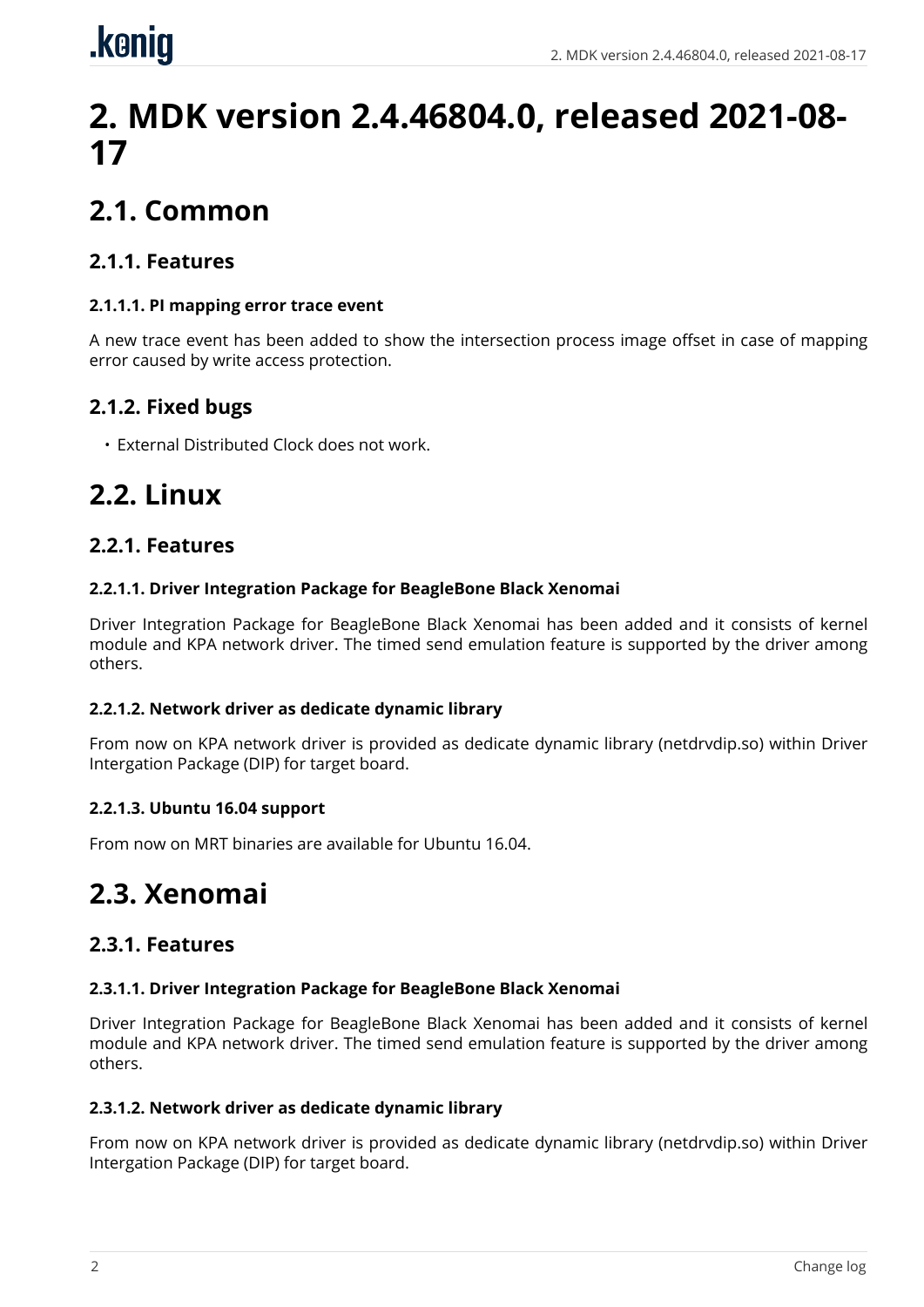## **2.3.2. Fixed bugs**

• Default value of memory pool size in INI file is less than 32Mb.

## <span id="page-5-0"></span>**2.4. RTX**

### **2.4.1. Fixed bugs**

• 16cpp\_04\_MasterStartupSyncMode1and2 sample can't go to the Operational state with enabled "separate IO update".

## <span id="page-5-1"></span>**2.5. INtime**

### **2.5.1. Fixed bugs**

• 16cpp\_04\_MasterStartupSyncMode1and2 sample can't go to the Operational state with enabled "separate IO update".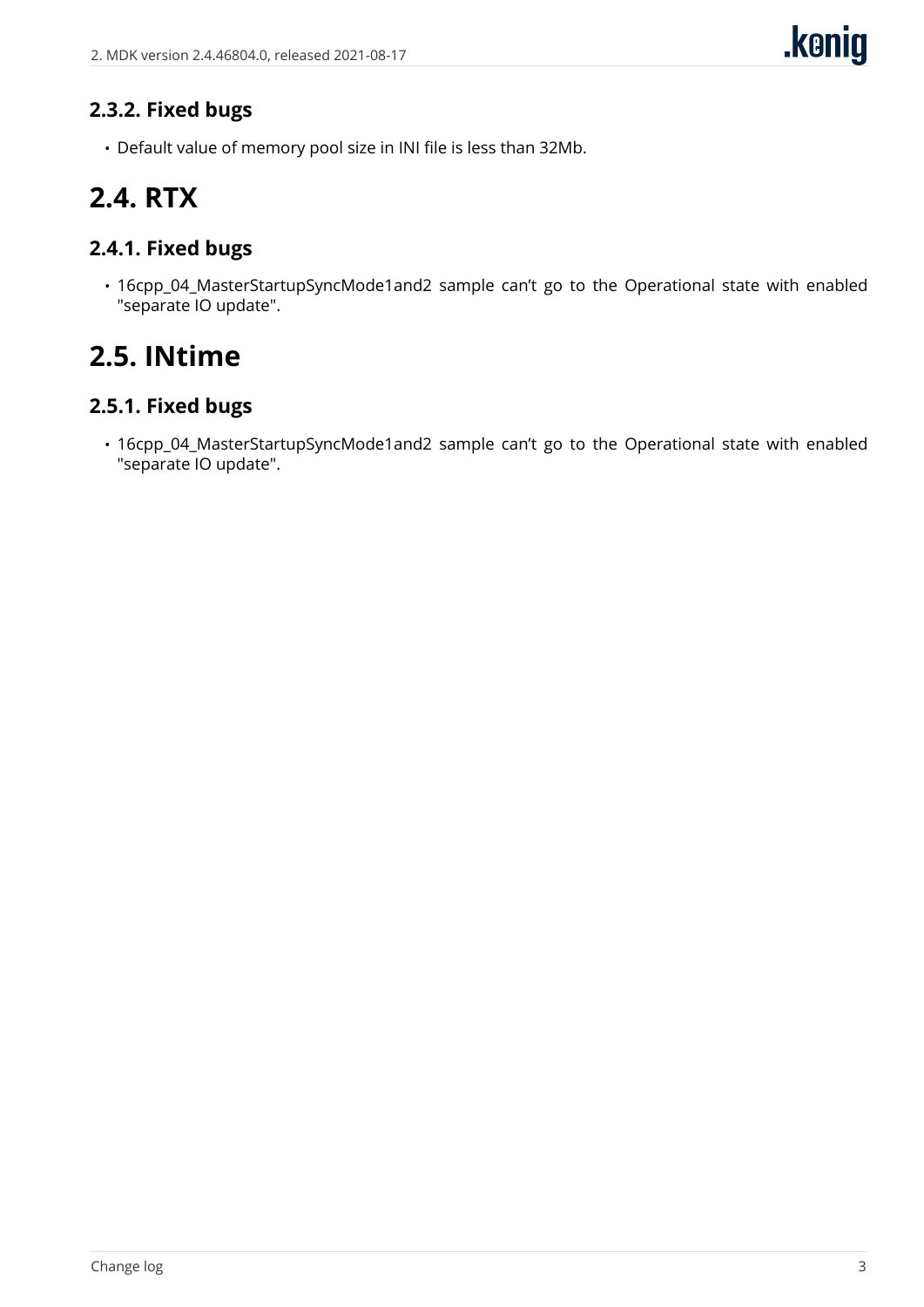# <span id="page-6-0"></span>.kenig

# **3. MDK version 2.4.45419.0, 2021-09-24**

## <span id="page-6-1"></span>**3.1. Common**

## **3.1.1. Fixed bugs**

• Master does not work as DC reference clock.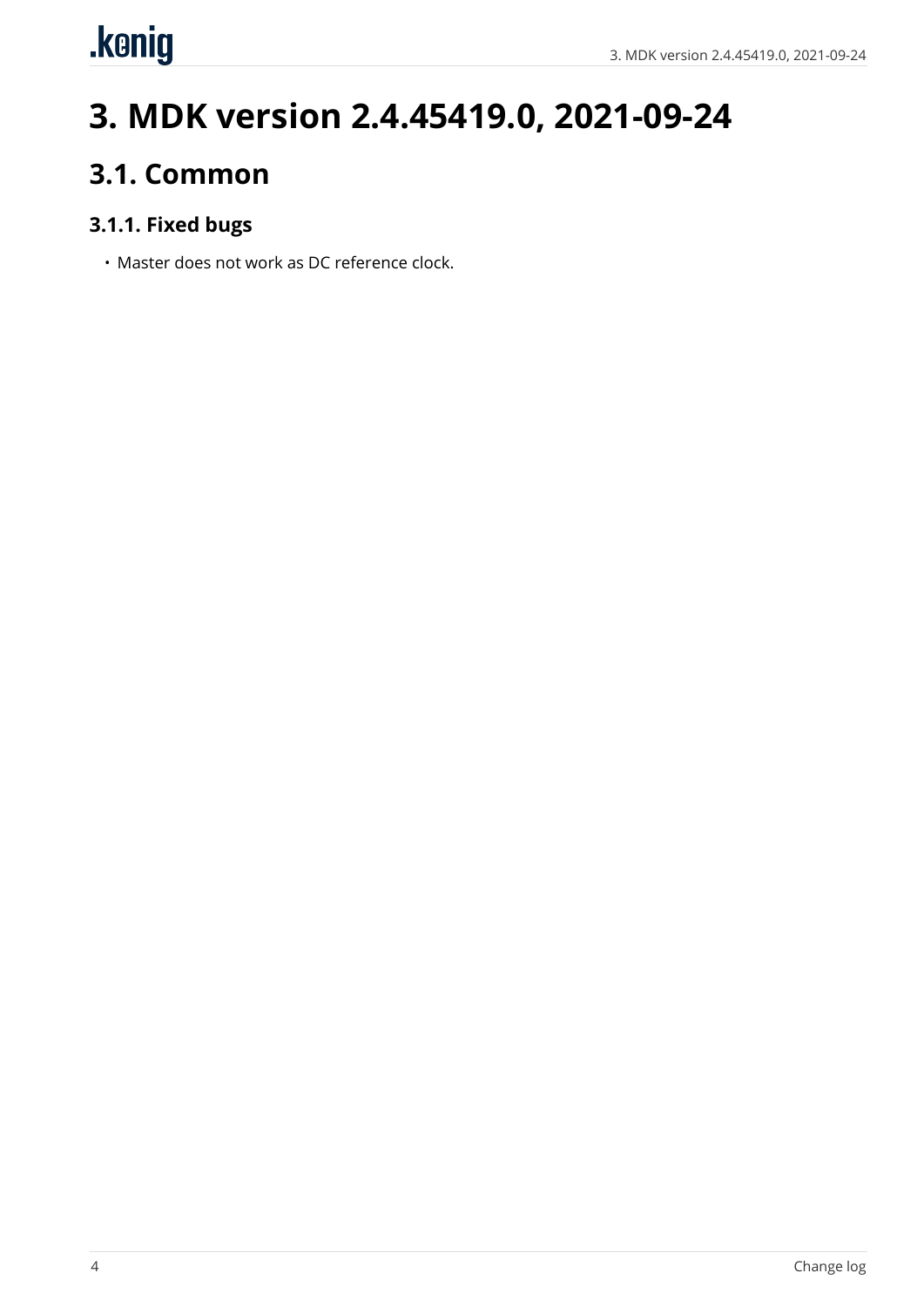# <span id="page-7-0"></span>**4. MDK version 2.4.45405.0, 2021-06-25**

## <span id="page-7-1"></span>**4.1. Common**

## **4.1.1. Features**

#### **4.1.1.1. Support of C++ Samples from MIP 1.6**

From now on all Samples for C++ language of MIP 1.6 are available and work in MIP 2.x.

### **4.1.2. Fixed bugs**

• Master error 0x803A occurs at the end of C sample 31\_BenchSingleThreadParallelBusIo.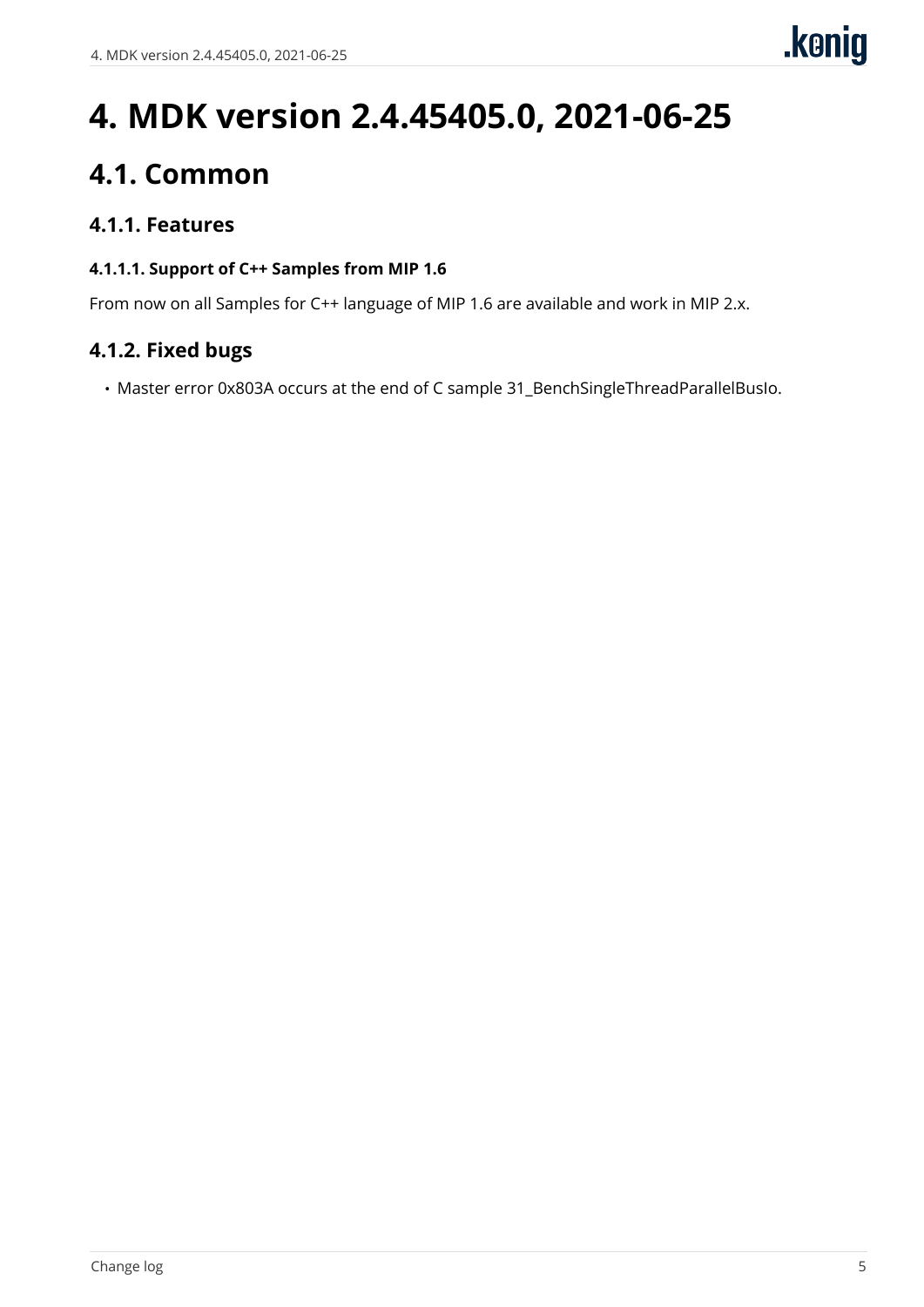# <span id="page-8-0"></span>.konig

# **5. MDK version 2.4.44108.0, 2021-06-14**

## <span id="page-8-1"></span>**5.1. Common**

## **5.1.1. Features**

#### **5.1.1.1. Timeouts handling improvement**

A new timer LocalTimeMonotonic has been added to avoid wrong handling of frame receive timeouts.

The corresponding variable nsLocalTimeMonotonic was added to Process Image.

## **5.1.2. Fixed bugs**

- Exception appears on the second attempt to access CoE with CompleteAccess service.
- RPC Server hangs at Master state switching while SoE Reading OD.

## <span id="page-8-2"></span>**5.2. RTX64**

## **5.2.1. Features**

### **5.2.2. RTX64 4.0.3 support**

From now on Master supports RTX64 version 4.0.3.

## **5.2.3. Default Treads Priority scheme**

From now on default values for thread priorities are implemented in Master INI file and they follow a default priority scheme .

For details, refer to MRT manual.

## <span id="page-8-3"></span>**5.3. Rt-Preempt**

## **5.3.1. Fixed bugs**

• libecatmrpc.so name is used in .h files instead of libecatmsvr.so.

## <span id="page-8-4"></span>**5.4. Windows**

## **5.4.1. Features**

#### **5.4.1.1. Dedicated Tx thread for each channel**

From now on in a network driver each channel for frame sending is handled in a dedicated Tx thread.

## **5.4.2. Fixed bugs**

- Master with cable redundancy hangs when cable is unplugged from PC.
- Wrong DL status is shown in slave's InfoData variable (<Slave>.InfoData.DL Status).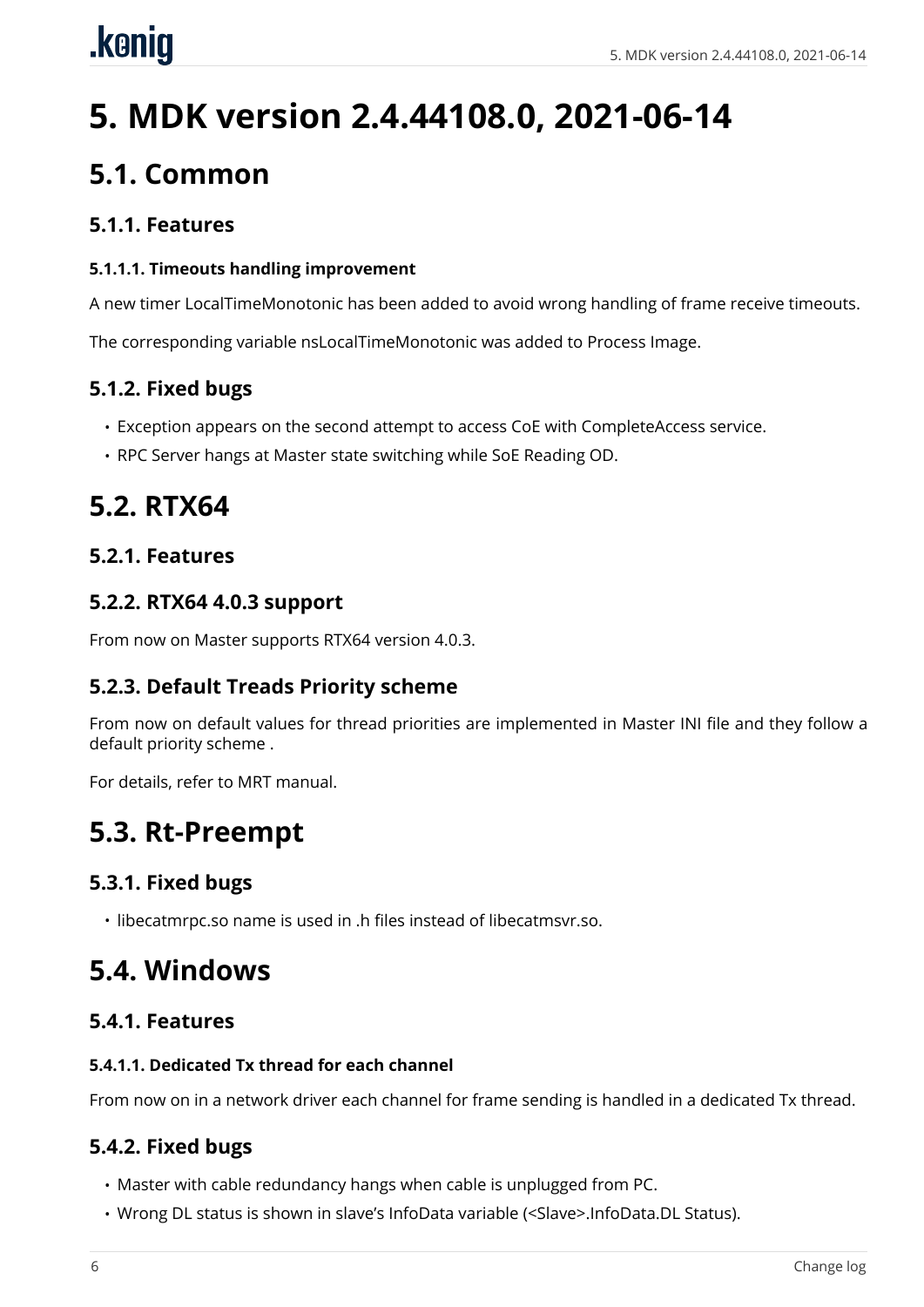# <span id="page-9-0"></span>**5.5. Xenomai**

#### **5.5.1. Features**

### **5.5.2. New samples**

New samples have been added:

**26\_MultiMaster** - demonstrates how to work with several Master instances in the same process. **40\_SimplePLC** - demonstrates the usage of MIP framework from the user application.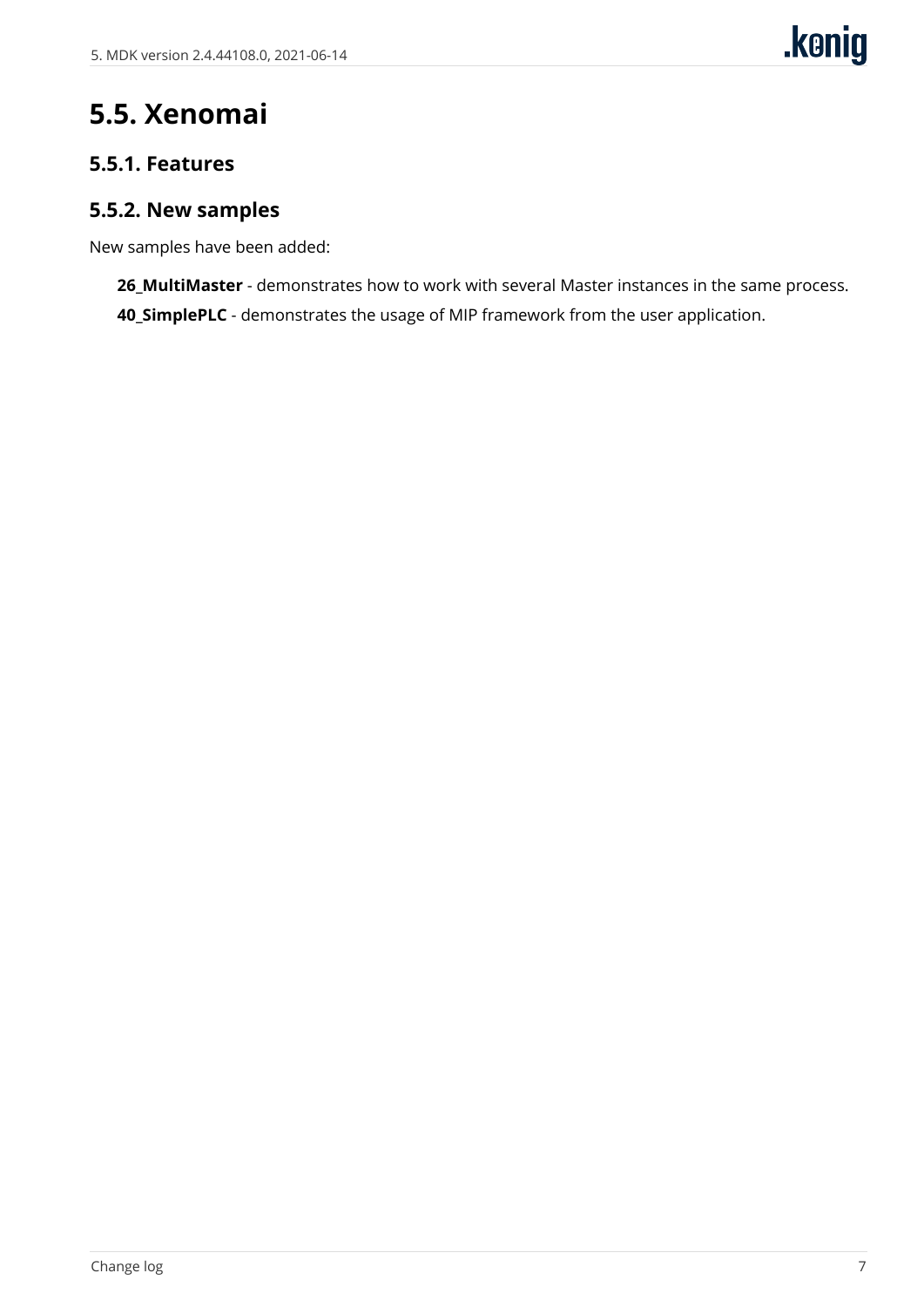# <span id="page-10-0"></span>**6. MDK for Rt-Preempt 2.4.44103.0, 2021-05-28**

## <span id="page-10-1"></span>**6.1. Features**

### **6.1.1. Slave PDO indexes API**

Getting information on slave's PDO indexes via API. Added the following functions.

To get slave's Tx/Rx PDO indexes:

```
EcatSlaveGetPDOIndexes(hMaster, wSlaveFixedAddr, dwFlags, pdwSize,
pwIndexes)
```
**Where** 

IN hMaster - master handle

IN wSlaveFixedAddr- slave physical address

IN dwFlags - 1 - RxPdo, 2- TxPdo

IN/OUT pdwSize - buffer size (items) / actual items count

OUT pwIndexes - array to store indexes of the slave

To get information on slave's PDO indexes:

```
EcatSlaveGetPDOInfo(hMaster, wSlaveFixedAddr, wPdoIndex, pPDOInfo,
pdwNameSize, ptsNameBuff)
```
Where

IN hMaster - master handle

IN wSlaveFixedAddr- slave physical address

IN wPdoIndex - PDO index

OUT pPDOInfo - pointer to store slave PDO Information

IN/OUT pdwNameSiz - buffer size in characters / actual name size excluding '\0'

OUT ptsNameBuff- array to store indexes of the slave

To get information on PDO entries:

EcatSlaveGetPDOEntries(hMaster, wSlaveFixedAddr, wPdoIndex, pdwSize, phVariables)

#### Where

IN hMaster - master handle

IN wSlaveFixedAddr- slave physical address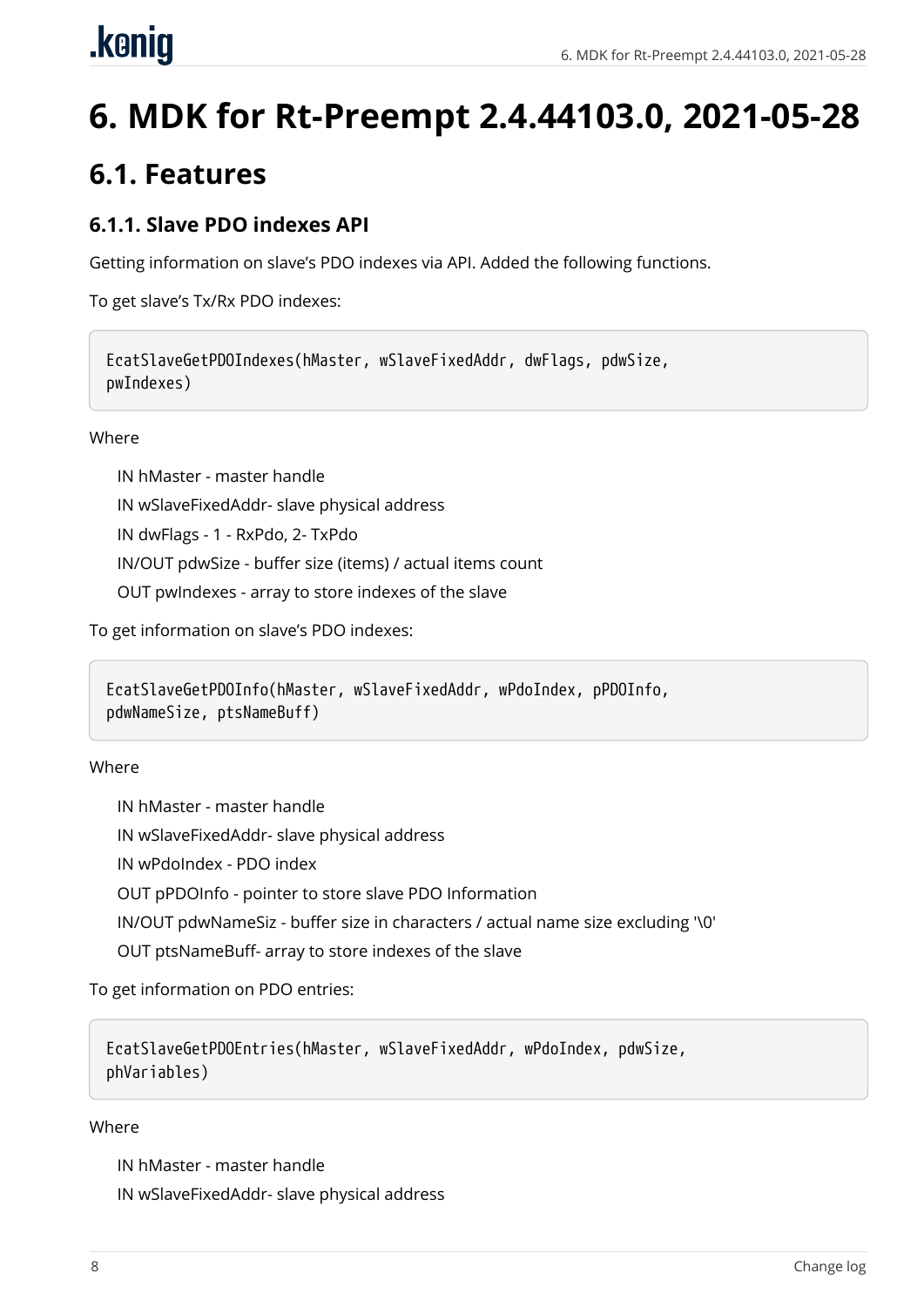IN wPdoIndex - PDO index

IN/OUT pdwSize - buffer size (items) / actual items count

OUT phVariables - array to store variable handles of the slave

To get an example of these functions usage, refer to 17\_SlaveValues sample which was updated with using new API functions and printing of PDO Information .

#### **6.1.2. IPv6 over EoE via INI parameter**

From now on it is possible to configure the use of IPv6 over EoE with the help of INI parameter. The parameter **ethdev.ipv6.master** was added. By default, its value is 0 that means the use of IPv6 is disabled. To enable it, set 1 to this parameter.

#### **6.1.3. RPC synchronization queue length INI parameter**

To configure the length of RPC server queue, INI parameter **rpc.syncqueue length** has been added.

#### **6.1.4. MIP 1.6 compatibility**

MRT 2.4 is compatible with MIP 1.6. From now on it is possible to install new version of MRT 2 with MIP 1.6. It allows using an application for MDK 1.6 with extended functionality of MRT 2.4.

## <span id="page-11-0"></span>**6.2. Fixed bugs**

• Failed to scan a big bus (with more then 500 slaves).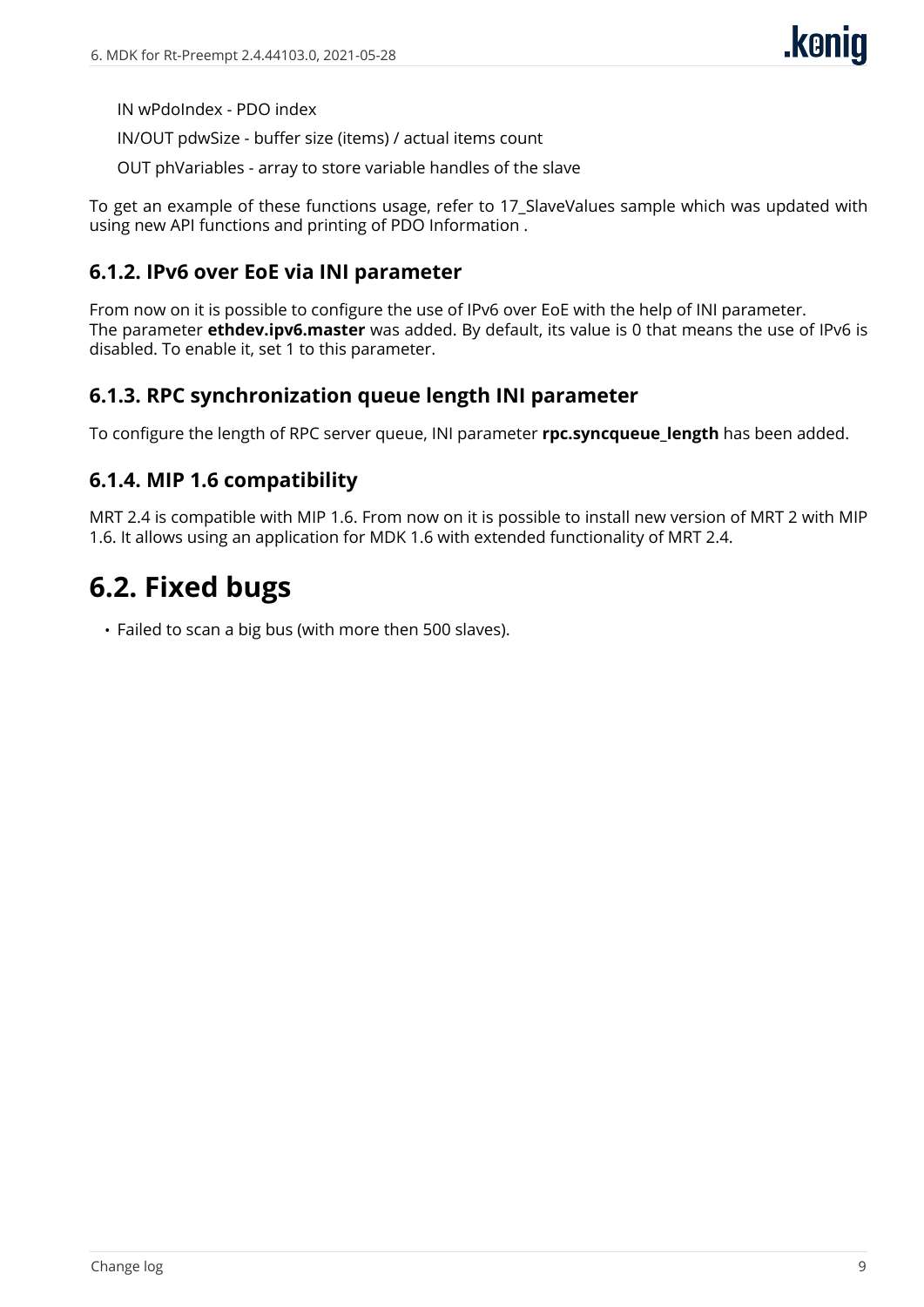# <span id="page-12-0"></span>**7. MDK for RTX64 2.4.44101.0, 2021-05-14**

## <span id="page-12-1"></span>**7.1. Features**

### **7.1.1. Virtual COM improvements**

Added Virtual COM diagnostic messages. To get their description and remedies, refer to the Troubleshooting section in MRT Manual.pdf.

### **7.1.2. IPv6 over EoE via INI parameter**

From now on it is possible to configure the use of IPv6 over EoE with the help of INI parameter.

The parameter **ethdev.ipv6.master** was added. By default, its value is 0 that means the use of IPv6.

#### **7.1.3. Slave PDO indexes API**

Getting information on slave's PDO indexes via API. Added the following functions.

To get slave's Tx/Rx PDO indexes:

```
EcatSlaveGetPDOIndexes(hMaster, wSlaveFixedAddr, dwFlags, pdwSize,
pwIndexes)
```
#### Where

IN hMaster - master handle IN wSlaveFixedAddr- slave physical address IN dwFlags - 1 - RxPdo, 2- TxPdo IN/OUT pdwSize - buffer size (items) / actual items count OUT pwIndexes - array to store indexes of the slave

To get information on slave's PDO indexes:

```
EcatSlaveGetPDOInfo(hMaster, wSlaveFixedAddr, wPdoIndex, pPDOInfo,
pdwNameSize, ptsNameBuff)
```
#### Where

IN hMaster - master handle IN wSlaveFixedAddr- slave physical address IN wPdoIndex - PDO index OUT pPDOInfo - pointer to store slave PDO Information IN/OUT pdwNameSiz - buffer size in characters / actual name size excluding '\0' OUT ptsNameBuff- array to store indexes of the slave

To get information on PDO entries: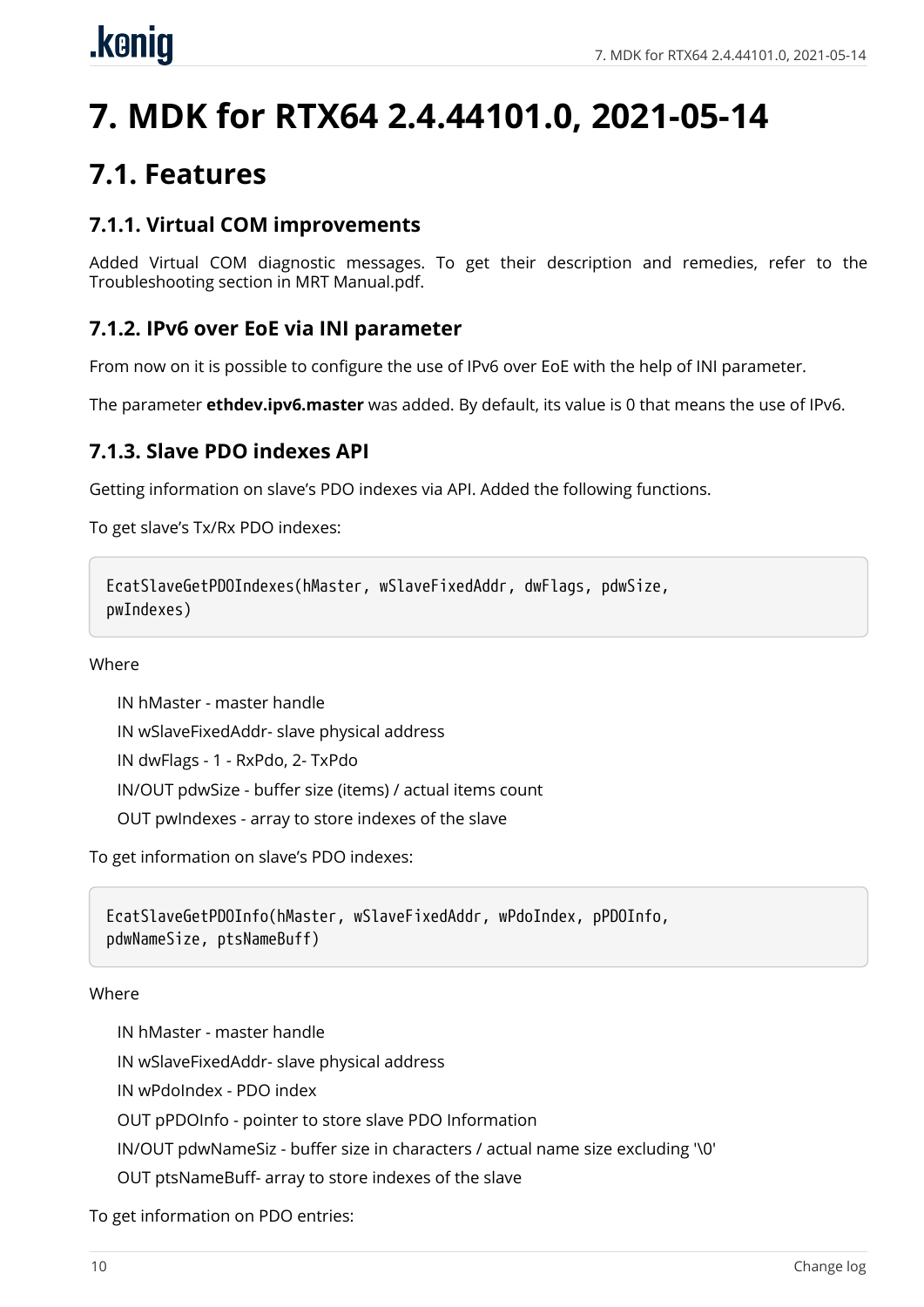EcatSlaveGetPDOEntries(hMaster, wSlaveFixedAddr, wPdoIndex, pdwSize, phVariables)

#### Where

IN hMaster - master handle

IN wSlaveFixedAddr- slave physical address

IN wPdoIndex - PDO index

IN/OUT pdwSize - buffer size (items) / actual items count

OUT phVariables - array to store variable handles of the slave

To get an example of these functions usage, refer to 17\_SlaveValues sample which was updated with using new API functions and printing of PDO Information .

#### **7.1.4. RPC synchronization queue length INI parameter**

To configure the length of RPC server queue, INI parameter **rpc.syncqueue length** has been added.

By default it is disabled. To enable it, set 1 to this parameter.

#### **7.1.5. MRT Installer improvement**

Implemented additional verification of NIC addresses set by the user for RTX and Windows sides.

The user will be notified when there is a conflict between set addresses.

For details on specifics of setting NIC addresses, refer to MDK.Readme.pdf.

## <span id="page-13-0"></span>**7.2. Fixed bugs**

- Master crashes while attaching to the bus on the load ENI stage.
- Wrong data delivery due to non-sequential mapping for pi delivery client.
- 19\_MailboxMultipleRequests sample crashes with an exception.
- Invalid configuration is created if there is a hot-plugged segment with another nested hot-plug segment.
- Exception appears on Master stop if Cable Redundancy was configured.
- Cannot initialize licensing.
- KPARTXFilterDrv crashes during initialization if there is a frame exchange on the NIС.
- Cannot start an external control task.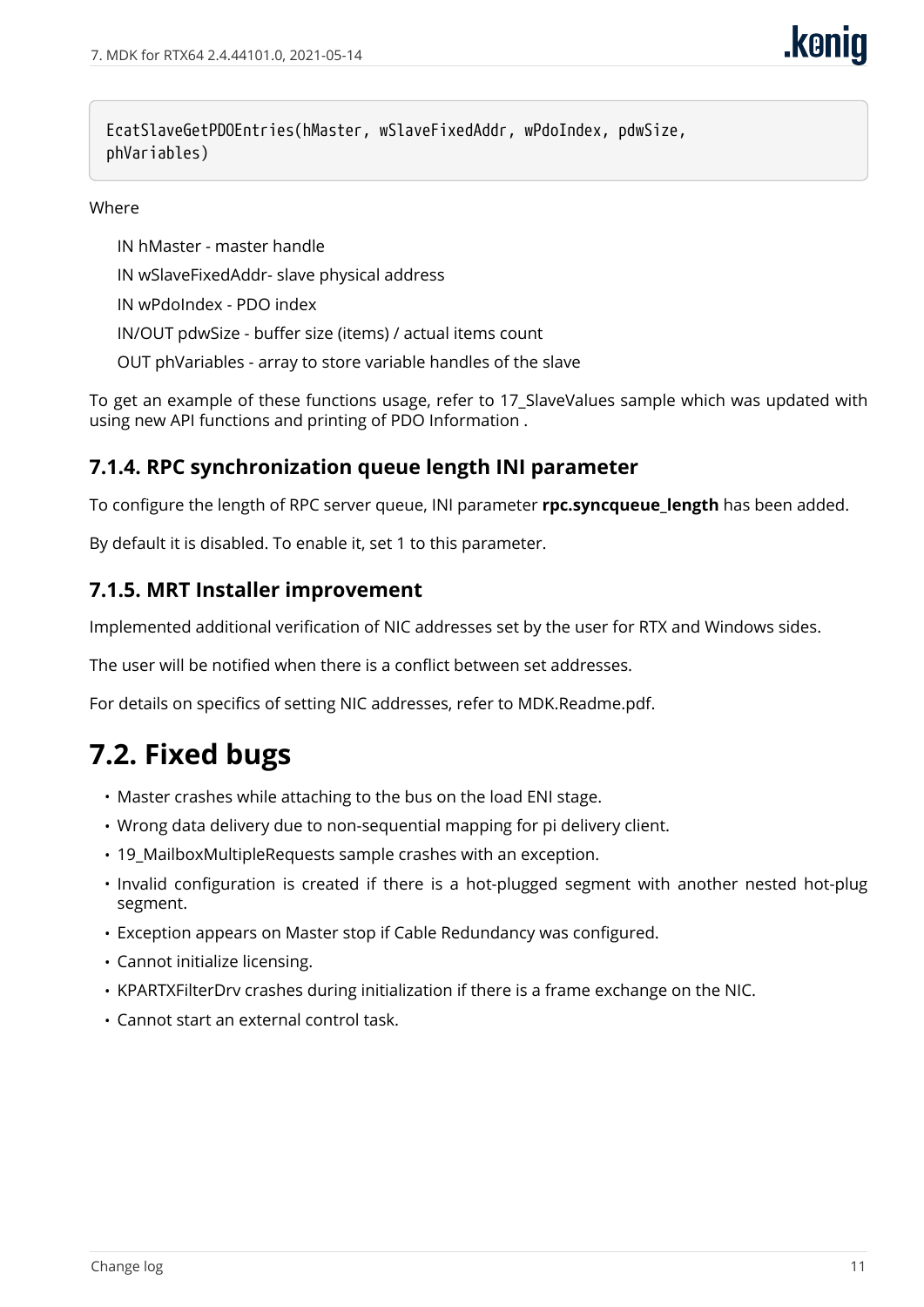# <span id="page-14-0"></span>.konig

# **8. MDK for Rt-Preempt 2.4.29549.0, 2020-12-14**

## <span id="page-14-1"></span>**8.1. Features**

## **8.1.1. Timeouts handling improvement**

A new timer LocalTimeMonotonic has been added to avoid wrong handling of frame receive timeouts.

The corresponding variable nsLocalTimeMonotonic was added to Process Image.

# <span id="page-14-2"></span>**8.2. Fixed bugs**

• Wrong DL status is shown in slave's InfoData variable (<Slave>.InfoData.DL Status).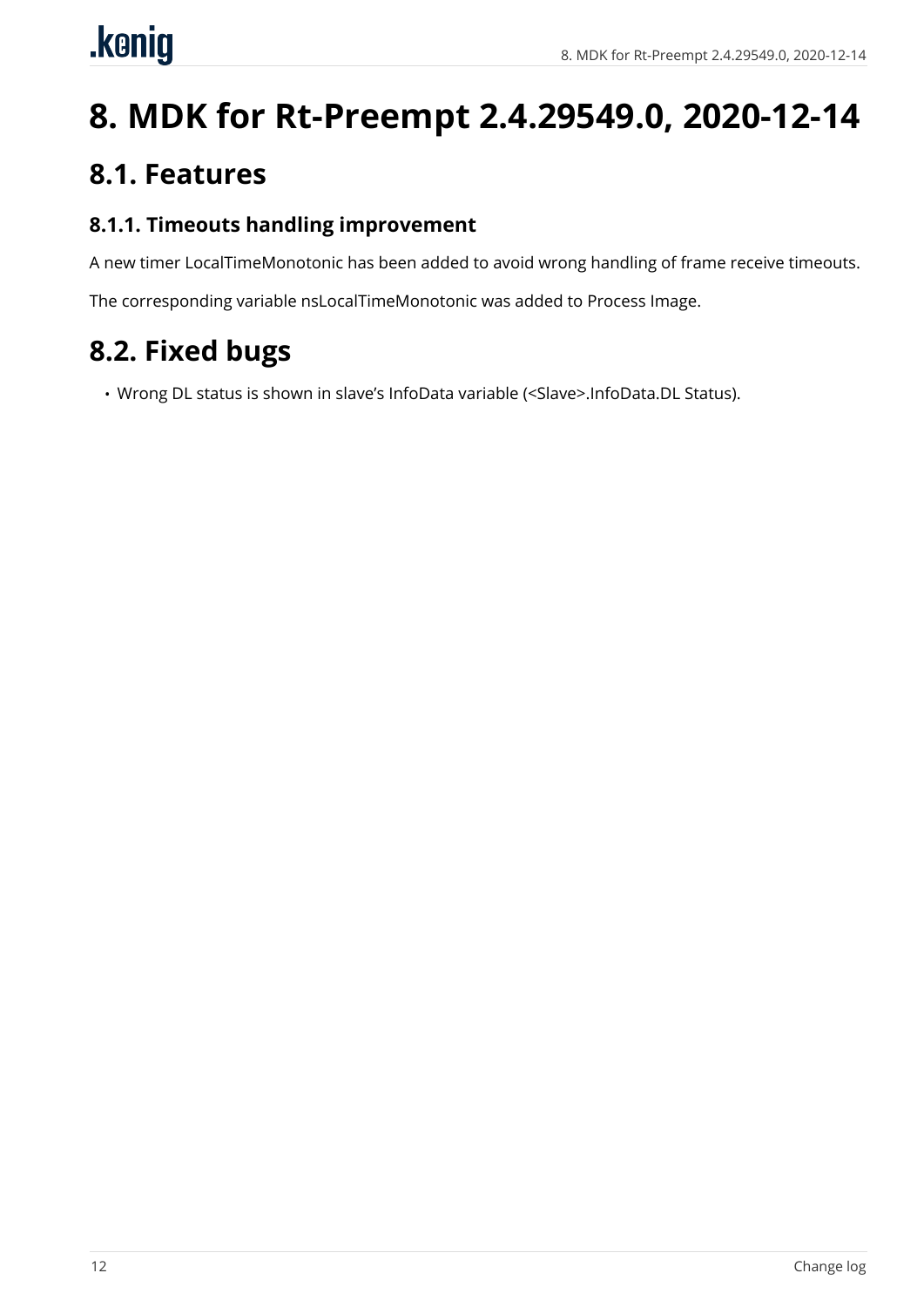# <span id="page-15-0"></span>**9. MDK for RTX64 2.4.37800.0, 2020-11-27**

## <span id="page-15-1"></span>**9.1. Features**

### **9.1.1. Explicit identification improvements**

To speed-up slaves identification and reduce bus access methods, added a prohibition of explicit identification for devices which can be identified by their fixed address.

To reduce a Master start up time and the time of detecting topology changes, from now on a custom logic is used to read explicit identification value from the device.

## **9.1.2. Dynamic configuration in 05\_ManualCycleHandling sample**

From now on 05\_ManualCycleHandling sample demonstrates how to dynamically allocate a configuration pool.

#### **9.1.3. Mailbox requests limit depending on slaves number**

Improved the way of setting mailbox requests limit.

From now on, if it is not set by the INI parameter **mailbox.maxrequestcount**, it is calculated depending on the number of slaves in the configuration which support mailbox communication.

#### **9.1.4. Default task queue calculation**

Implemented a mechanism of setting a default size of task queue (taskqueue.size parameter) depending on memory pool size (MemoryPoolSize parameter):

| Memory pool size, Mb | Task queue |
|----------------------|------------|
| $\ldots$ < 64        | 4096       |
| $64 \leq  \geq 256$  | 8192       |
| $256 \leq $          | 16384      |

#### **9.1.5. Up to 256 simultaneous slaves memory requests**

From now on the number of simultaneous requests for reading slave's memory is increased up to 256.

#### **9.1.6. Printing out INI parameters**

A possibility to print all Master initialization parameters has been added. INI parameter Verbose was added. When it is enabled (Verbose=1), all parameters specified in INI file are printed out at starting Master.

#### **9.1.7. New samples**

New samples have been added:

**23\_AC\_SlaveConfigSelect** - demonstrates how to use Autoconfigurator functionality.

**24\_DriveRotaionCiA402** - demonstrates how to work with Drive Rotation CiA402.

26 MultiMaster - demonstrates how to work with several Master instances in the same process.

**40 SimplePLC** - demonstrates the usage of MIP framework from the user application.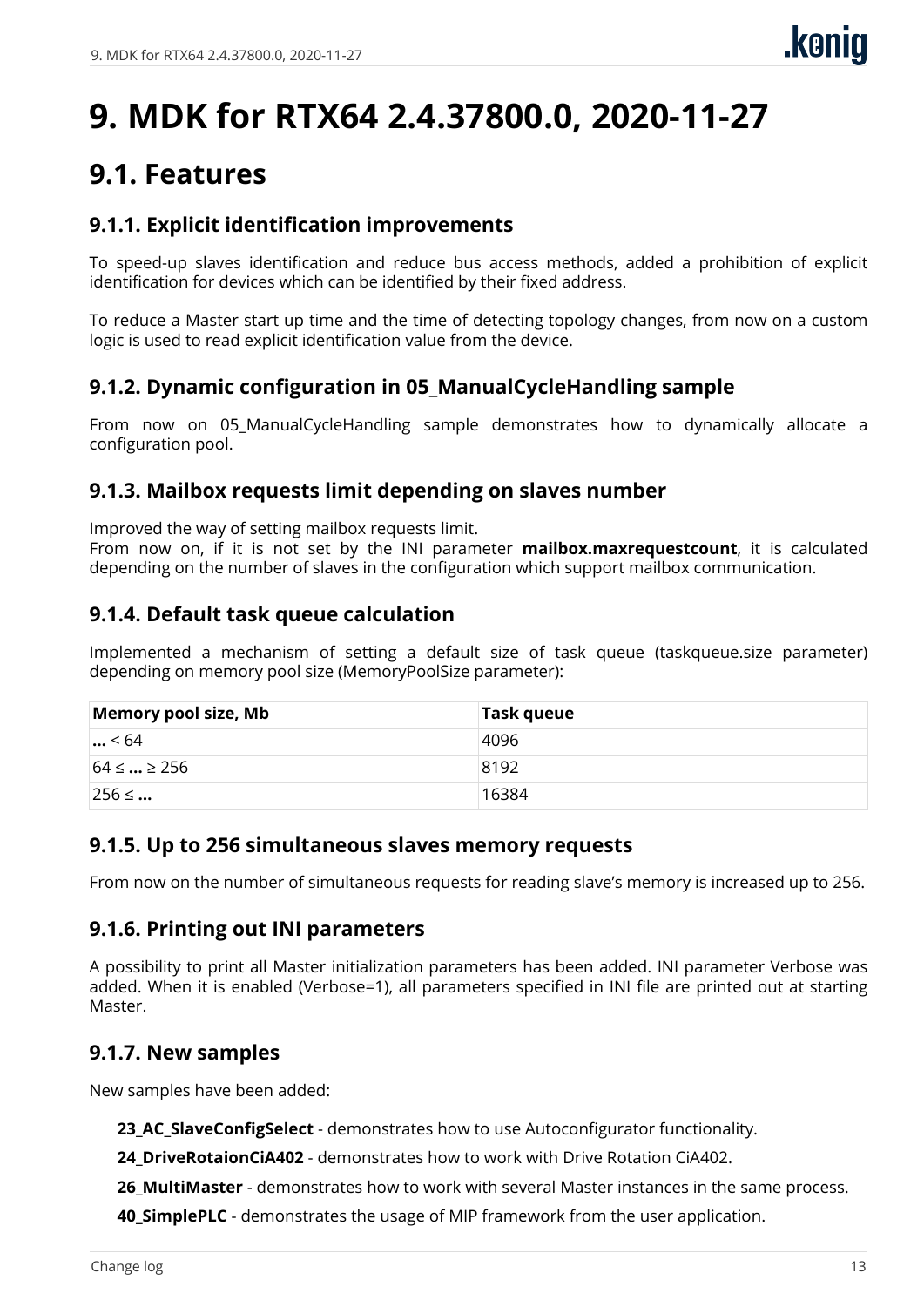## **9.1.8. PI clients for reading / writing**

Added PI clients with corresponding variables for reading / writing into CAN Interface driver.

#### **9.1.9. Remote Autoconfigurator**

From now on it is possible to access to Autoconfigurator remotely. Added:

- RPC API for Autoconfigurator;
- ecatmkpa-python improvements to scan and configure master.

#### **9.1.10. Timed send support in samples**

From now on the samples ManualCycleHandling and MultipleCyclesHandling support timed send mode.

#### **9.1.11. RTX64 3.7 support**

From now on Master supports RTX64 version 3.7.

#### **9.1.12. MIP 1.6 compatibility**

MRT 2.4 is compatible with MIP 1.6. From now on it is possible to install new version of MRT 2 with MIP 1.6. It allows using an application for MDK 1.6 with extended functionality of MRT 2.4.

#### **9.1.13. 4-hour Demo time**

We increased time of Master operating in Demo mode and for Trial versions. From now on an operating time limitation is four hours.

#### **9.1.14. PI variable(s) for all inputs/outputs of the slave**

Added PI variable(s) for all inputs/outputs of the slave.

#### **9.1.15. Default transferring timeout calculation**

Implemented a mechanism of default transferring timeout (**t**) calculation:

```
t = MAX(MasterCycle*2, t_{min})
```
where  $t_{\text{min}}$ =10 ms

Therefore, **t=2\*MasterCycle** but not less than 10ms.

Such mechanism allows to implement fast system reaction and minimize frame lost due to delay in the system

#### **9.1.16. EoE support for Windows based OS**

From now on it is possible to communicate between a slave and the master which is running on Windows based host, using Ethernet over EtherCAT (EoE) protocol. The name of EoE adapter is set in the INI parameter **eoe.adapter** (default value is "opentaptun").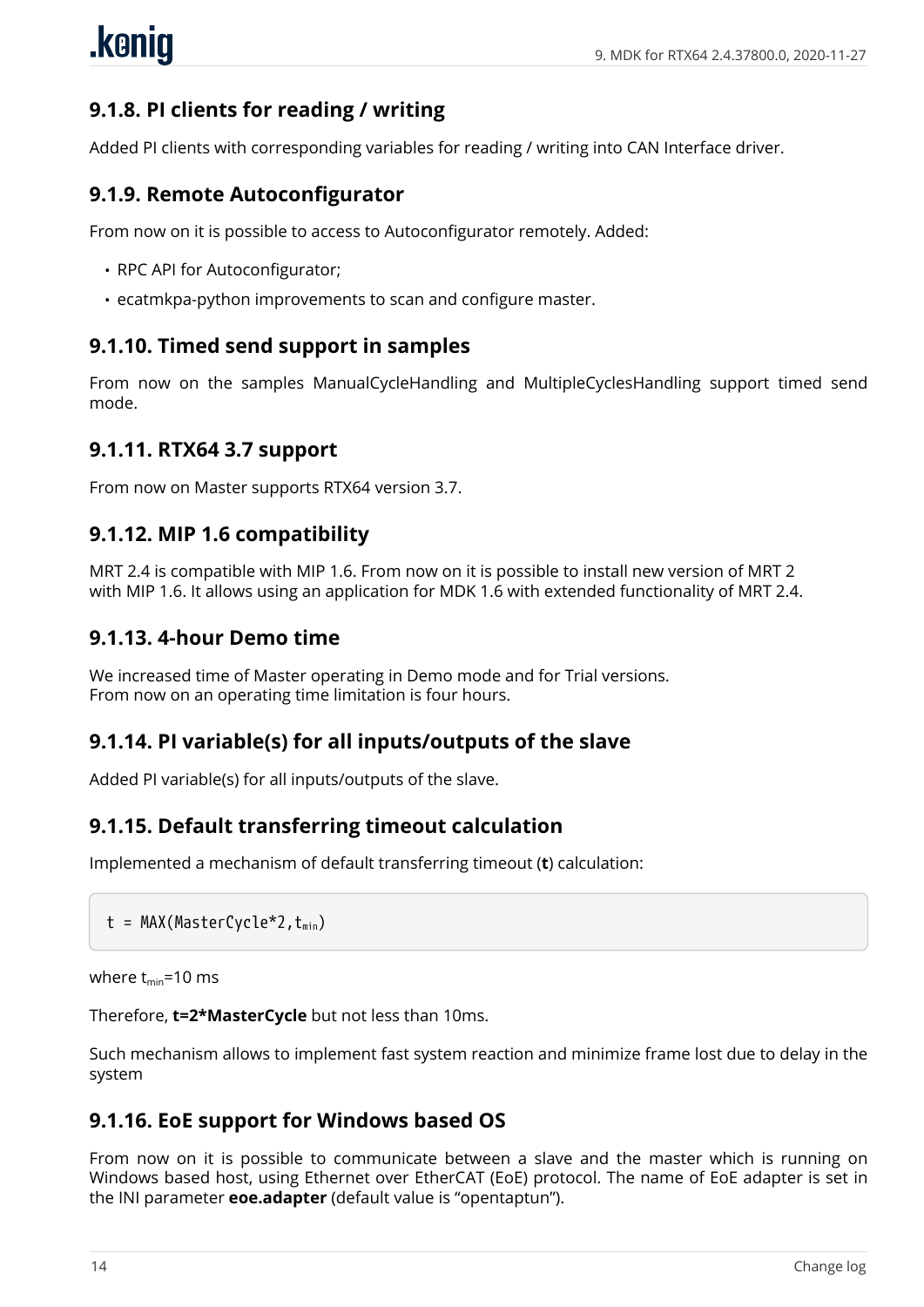### **9.1.17. Timed send emulation with channel redundancy**

A special forwarded segment and a separate queue for forwarded segments have been added to support timed send with channel redundancy.

#### **9.1.18. Slaves configuration for Autoconfigurator in slavelib sub-folder**

From now on slaves configuration (uESI files generated in KPA EtherCAT Studio 2) should be in the slavelib sub-folder of either default folder or custom folder set in KPA AC\_ESI\_DIR\_NAME, depending what is used.

#### **9.1.19. New API call to get RPC properties**

New API call EcatRPCGetCapabilities has been added. It allows to get RPC API version and transport buffer size.

MKPA RPCCLIENT EXPORT ECAT RESULT EcatRPCGetCapabilities( IN ECAT\_WORD connectionID, OUT ECAT\_DWORD \* pdwApiVersion, OUT ECAT\_DWORD \* pdwCapabilities, OUT ECAT\_DWORD \* pdwTransportBufferSize);

where

**pdwApiVersion** - version of RPC API;

**pdwCapabilities** - reserved for future use;

**pdwTransportBufferSize** - maximum size of transport buffer (can be set in INI parameter).

#### **9.1.20. Asynchronous mailbox call EcatRPCReadMemoryByPosIndex**

From now on EcatRPCReadMemoryByPosIndex() is called asynchronously.

#### **9.1.21. Performance improvement**

System performance has been improved by implementing a static update of Process Image region objects.

It reduces CPU usage at switching slave state therefore make the switching faster.

#### **9.1.22. Mailbox improvement**

Improved work with Mailbox protocols:

- All mailbox operations are stopped at slave state changing.
- Mailbox request execution is stopped if slave is offline.
- CoE module re-factoring.

#### **9.1.23. EEPROM operations improvement**

During EEPROM operations slaves are accessed sequentially, one by one.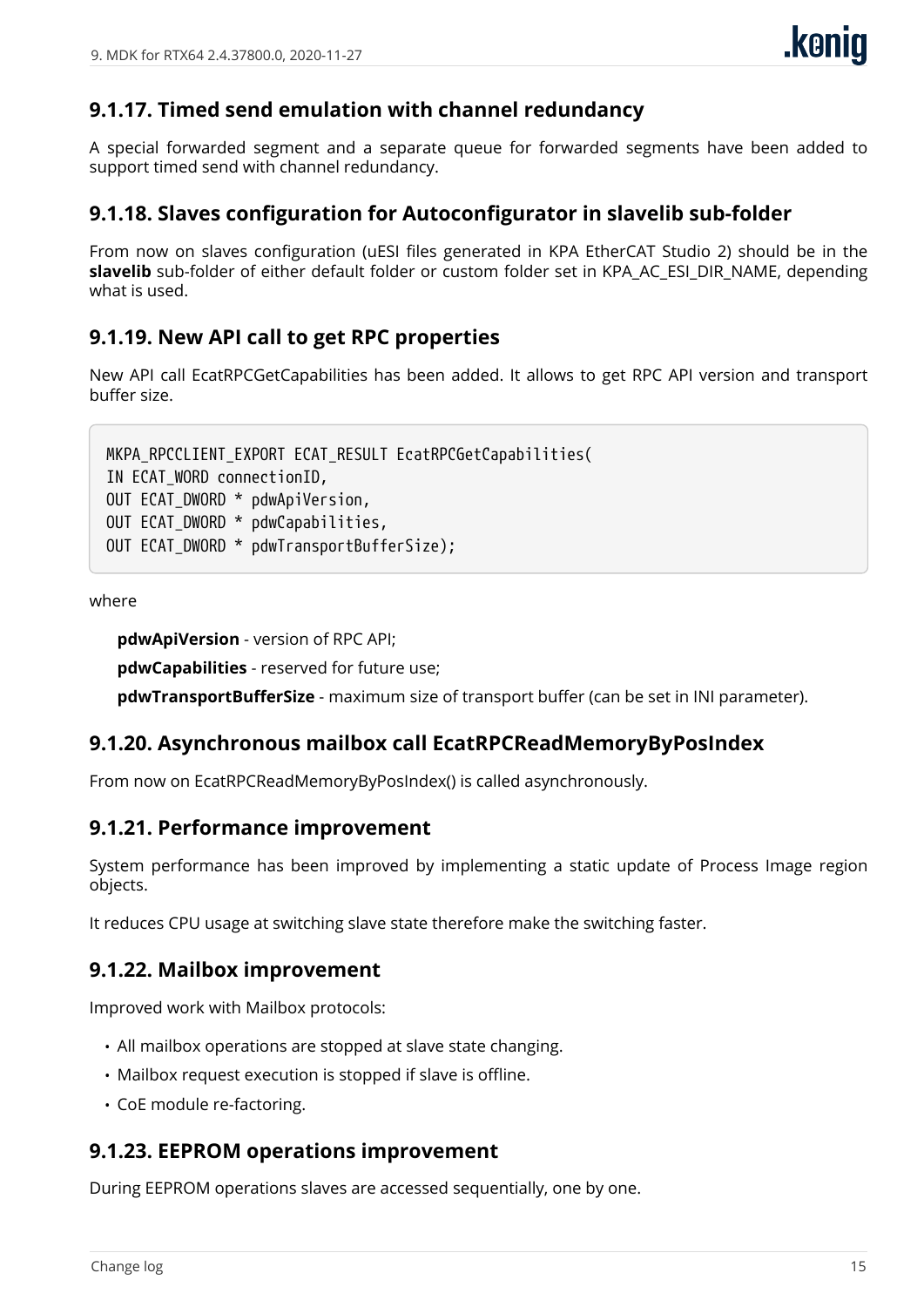### **9.1.24. KPA Framework improvement**

Dynamic allocation and re-allocation of items in EcatSyncQueueLoopData have been added.

#### **9.1.25. Python application for RPC client**

New Python application to work with RPC client.

#### **9.1.26. Writing PI inputs API**

Added API functions EcatStartWriteInputs and EcatDoneWriteInputs to write Process Image inputs.

## <span id="page-18-0"></span>**9.2. Fixed bugs**

- Reading DL status cycles in case of cable redundancy break in the line.
- Framework initialization processes cycles (Init-OP cycle) if final initialization target is changed from "Ready" to "Request State".
- Memory leak happens at reading slave memory.
- No 'duplicate alias' events are printed by the sample or user application due to missing description of the event.
- A lot of Wrong Working counters events are generated.
- In case of second attempt of explicit identification for the same physical device it always accepts configured identification value regardless of the result of the value check.
- Command size limit is not checked while parsing ENI file and building a frame.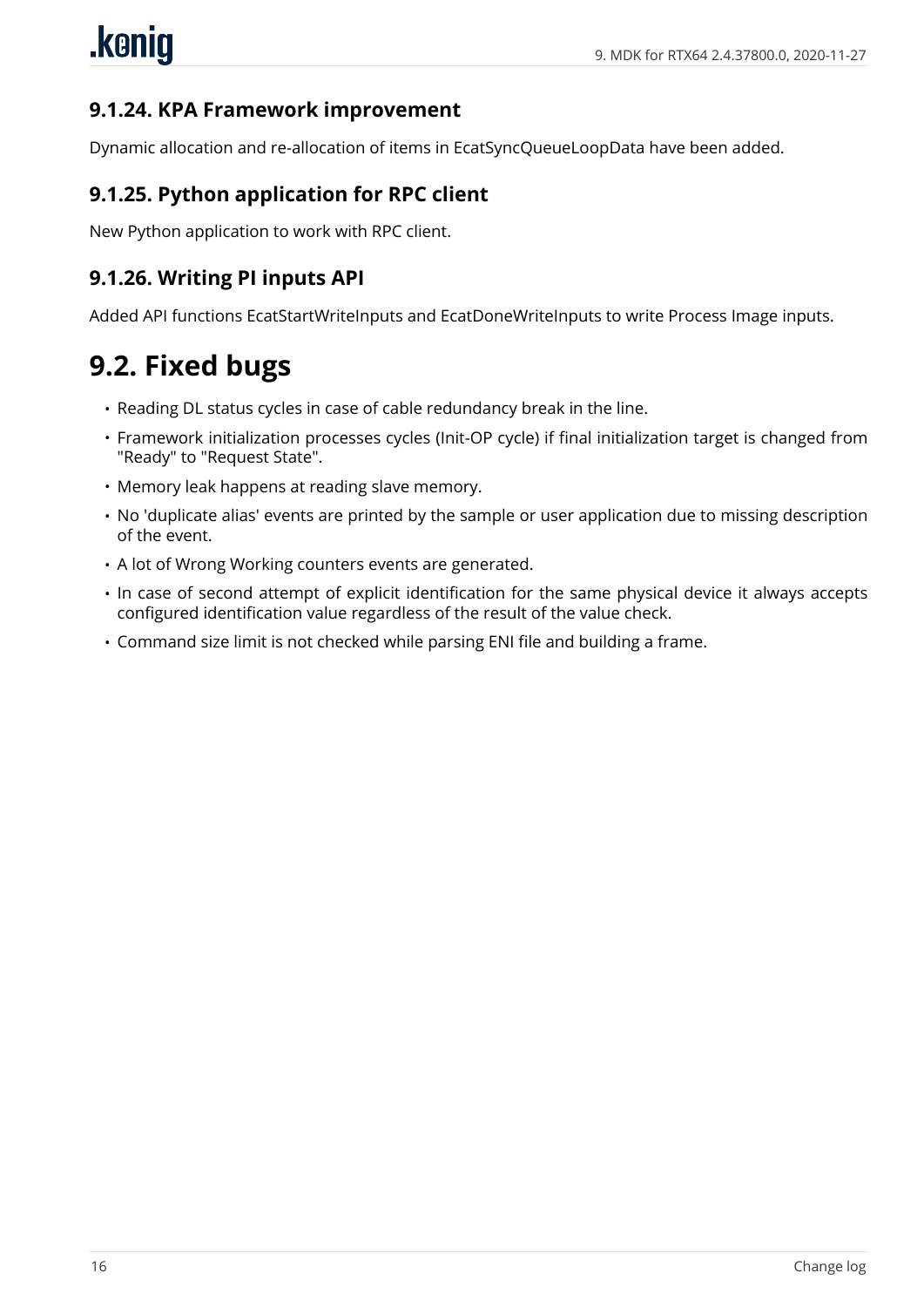# <span id="page-19-0"></span>**10. MDK version 2.4.29528.0, 2020-10-29**

## <span id="page-19-1"></span>**10.1. Common**

#### **10.1.1. Features**

#### **10.1.1.1. Explicit identification improvement**

To speed-up slaves identification and reduce bus access methods, added a prohibition of explicit identification for devices which can be identified by their fixed address.

#### **10.1.1.2. Auto-start RPC server in the 08\_RPCServer sample**

In order to simplify RPC server start/stop procedure, added a new template parameter PARAM\_MASTER\_RPC\_SERVER\_CREATE.

Set this parameter to enable automatic start/stop of RPC server with specified port number (default: 5000). Then Master Processor itself starts RPC server at Master creating and stops it at Master destroying.

#### **10.1.1.3. Mailbox requests limit depending on slaves number**

Improved the way of setting mailbox requests limit. From now on, if it is not set by the INI parameter **mailbox.maxrequestcount,** it is calculated depending on the number of slaves in the configuration which support mailbox communication.

#### **10.1.1.4. Dynamic configuration in 05\_ManualCycleHandling sample**

From now on 05\_ManualCycleHandling sample demonstrates how to dynamically allocate a configuration pool.

#### **10.1.2. Fixed bugs**

- No 'duplicate alias' events are printed by the sample or user application due to missing description of the event.
- A lot of Wrong Working counters events are generated.
- Exception happens on mailbox call if slave physical address is 0.
- Exception may happen on Master exit if mailbox communication is enabled.
- In case of second attempt of explicit identification for the same physical device it always accepts configured identification value regardless of the result of the value check.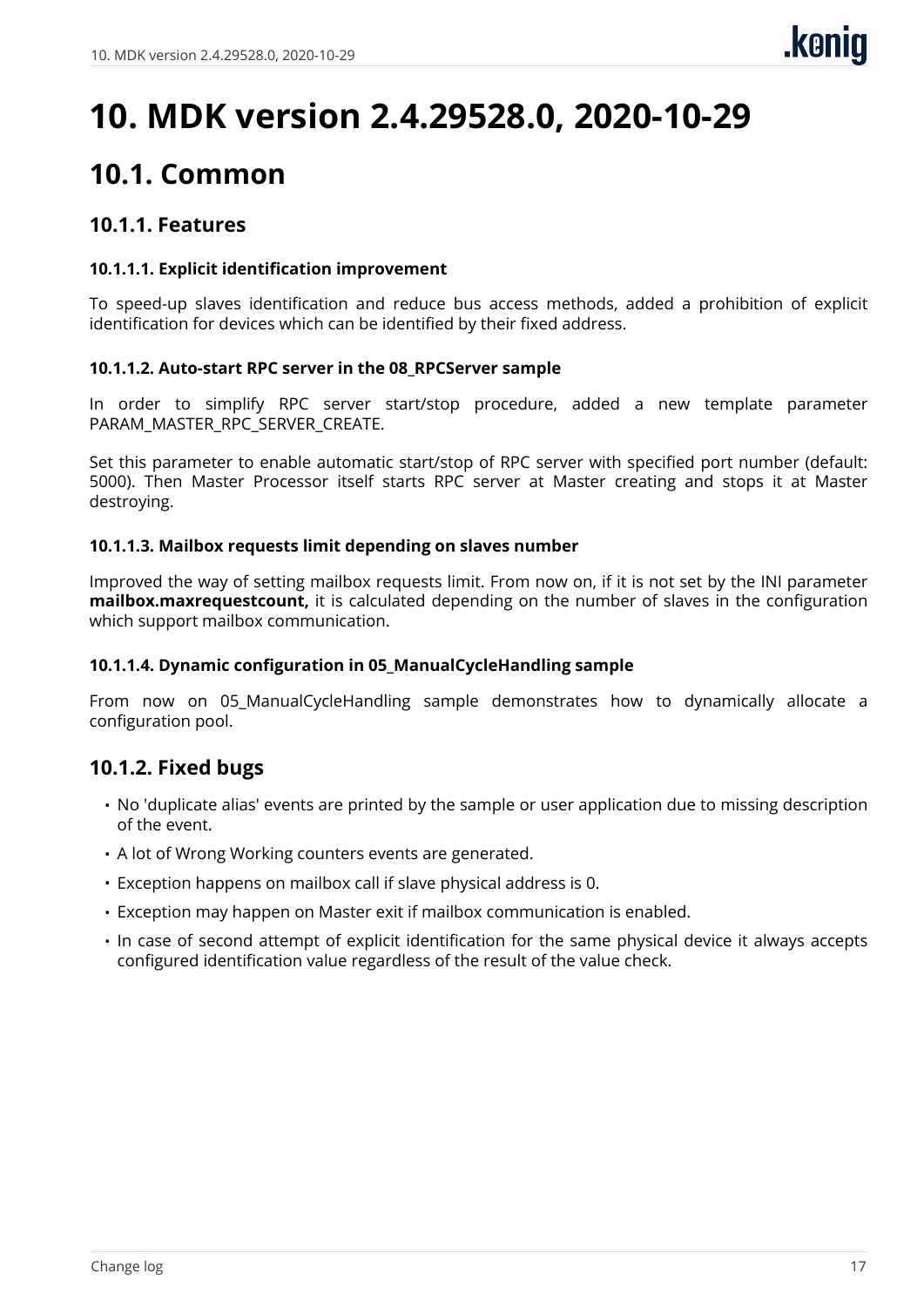# <span id="page-20-0"></span>**11. MDK version 2.4.29520.0, 2020-09-25**

## <span id="page-20-1"></span>**11.1. Common**

### **11.1.1. Feature**

#### **11.1.1.1. Timed send emulation with channel redundancy**

A special forwarded segment and a separate queue for forwarded segments have been added to support timed send with channel redundancy.

#### **11.1.1.2. Custom logic for reading explicit identification value**

From now on a custom logic is used to read explicit identification value from the device.

It reduces a Master start up time and the time of detecting topology changes.

#### **11.1.1.3. Operations retry at frame losing**

Added a mechanism to repeat the operation (command send, EEPROM read, memory read etc.) when frame is lost. To set number of tries, a new parameter **scheduler.retries** was added to INI file, default value is 3.

#### **11.1.1.4. Default transferring timeout calculation**

Implemented a mechanism of default transferring timeout (**t**) calculation:

```
t = MAX(MasterCycle*2, t_{min})
```
where  $t_{min}$ =10 ms

Therefore, t=2\*MasterCycle but not less than 10ms.

Such mechanism allows to implement fast system reaction and minimize frame lost due to delay in the system.

#### **11.1.1.5. Default task queue calculation**

Implemented a mechanism of setting a default size of task queue (taskqueue.size parameter) depending on memory pool size (MemoryPoolSize parameter):

| Memory pool size, Mb | Task queue |
|----------------------|------------|
| $\ldots$ < 64        | 4096       |
| $64 \leq  \geq 256$  | 8192       |
| $256 \leq $          | 16384      |

#### **11.1.1.6. Up to 256 simultaneous slaves memory requests**

From now on the number of simultaneous requests for reading slave's memory is increased up to 256.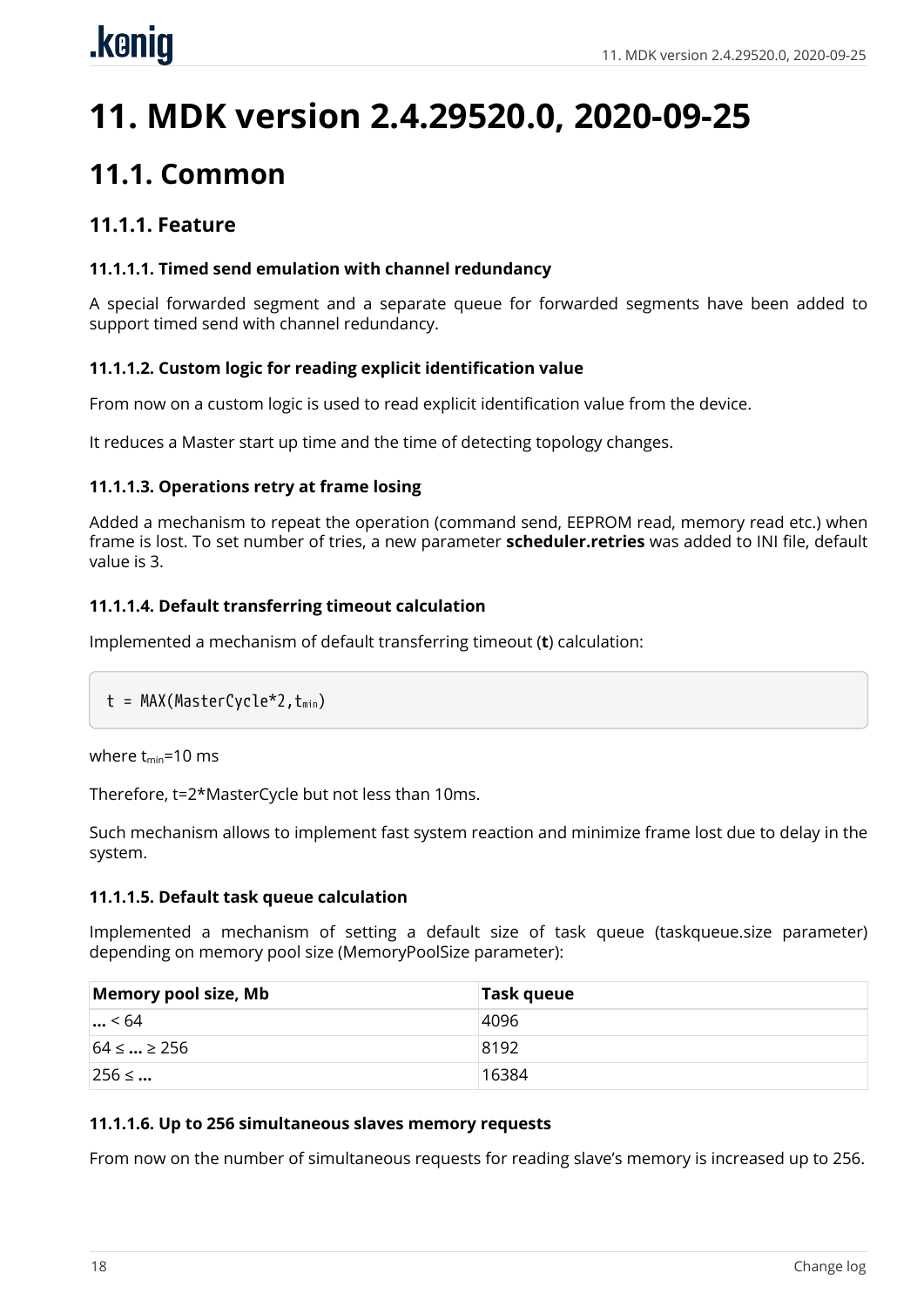#### **11.1.1.7. Printing out INI parameters**

A possibility to print all Master initialization parameters has been added. INI parameter **Verbose** was added. When it is enabled (Verbose=1), all parameters specified in INI file are printed out at starting Master.

#### **11.1.1.8. New error code**

ECAT\_E\_FRAME\_CMD\_SIZE\_LIMIT is new error code means "Process frame error: the command size is too big to be placed into the frame".

#### **11.1.1.9. INI file extension**

New initialisation parameters have been added to configure Master using its INI file.

**ss.eeprom.maxrequests** - maximum number of simultaneously serviced EEPROM requests

**transition.maxcommandsperslave** - maximum number of commands to be sent to slave at a time.

**scheduler.oncepercycle** - schedule one driver send request per cycle.

**scheduler.queueing.timeout.cycles** - number of master cycles for queuing timeout.

Updated default values of the following parameters:

DrvTxAffinity=1, DrvRxAffinity=1, threads.count=3, threads.0.executors=rt, threads.0.priority=15, threads.0.affinity=2, threads.1.executors=work, threads.1.priority=2, threads.2.executors=sync,sys, threads.2.priority=15, scheduler.oncepercycle=1, scheduler.allatonce=1, ecatrouter.fwd.postponed=1, topology.maxconcurrentcmds=100, transition.maxcommandsperslave=100, transition.slavetransitionattempts=0.

#### **11.1.1.10. Slaves configuration for Autoconfigurator in slavelib sub-folder**

From now on slaves configuration (uESI files generated in KPA EtherCAT Studio 2) should be in the **slavelib** sub-folder of either default folder or custom folder set in KPA\_AC\_ESI\_DIR\_NAME, depending what is used.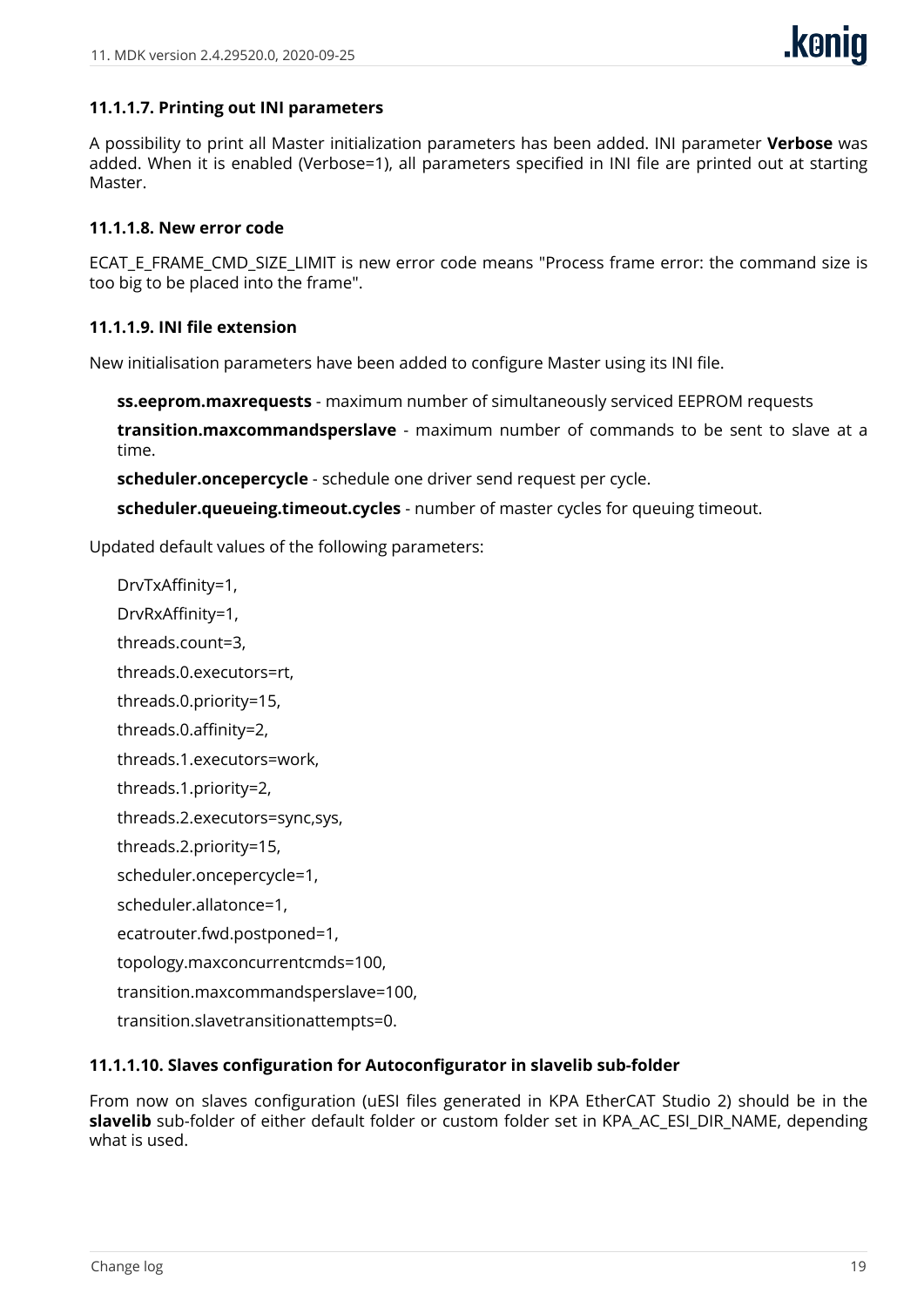

#### **11.1.1.11. New API call to get RPC properties**

New API call EcatRPCGetCapabilities has been added. It allows to get RPC API version and transport buffer size.

MKPA\_RPCCLIENT\_EXPORT ECAT\_RESULT EcatRPCGetCapabilities( IN ECAT\_WORD connectionID, OUT ECAT\_DWORD \* pdwApiVersion, OUT ECAT\_DWORD \* pdwCapabilities, OUT ECAT\_DWORD \* pdwTransportBufferSize);

#### where

pdwApiVersion - version of RPC API

pdwCapabilities - reserved for future use

pdwTransportBufferSize - maximum size of transport buffer (can be set in INI parameter )

#### **11.1.1.12. Asynchronous mailbox call EcatRPCReadMemoryByPosIndex**

From now on EcatRPCReadMemoryByPosIndex() is called asynchronously.

#### **11.1.1.13. Performance improvement**

System performance has been improved by implementing a static update of Process Image region objects.

It reduces CPU usage at switching slave state therefore make the switching faster.

#### **11.1.1.14. Mailbox improvement**

Improved work with Mailbox protocols:

- All mailbox operations are stopped at slave state changing.
- Mailbox request execution is stopped if slave is offline.
- CoE module re-factoring.

#### **11.1.2. EEPROM operations improvement**

During EEPROM operations slaves are accessed sequentially, one by one.

#### **11.1.2.1. KPA Framework improvement**

Dynamic allocation and re-allocation of items in EcatSyncQueueLoopData have been added.

#### **11.1.2.2. Fault notifications improvement**

Separate error codes have been added to handle memory pool fails during Master initialization and to notify about certain functionality unsupported by KPA network driver.

#### **11.1.2.3. Python application for RPC client**

New Python application to work with RPC client.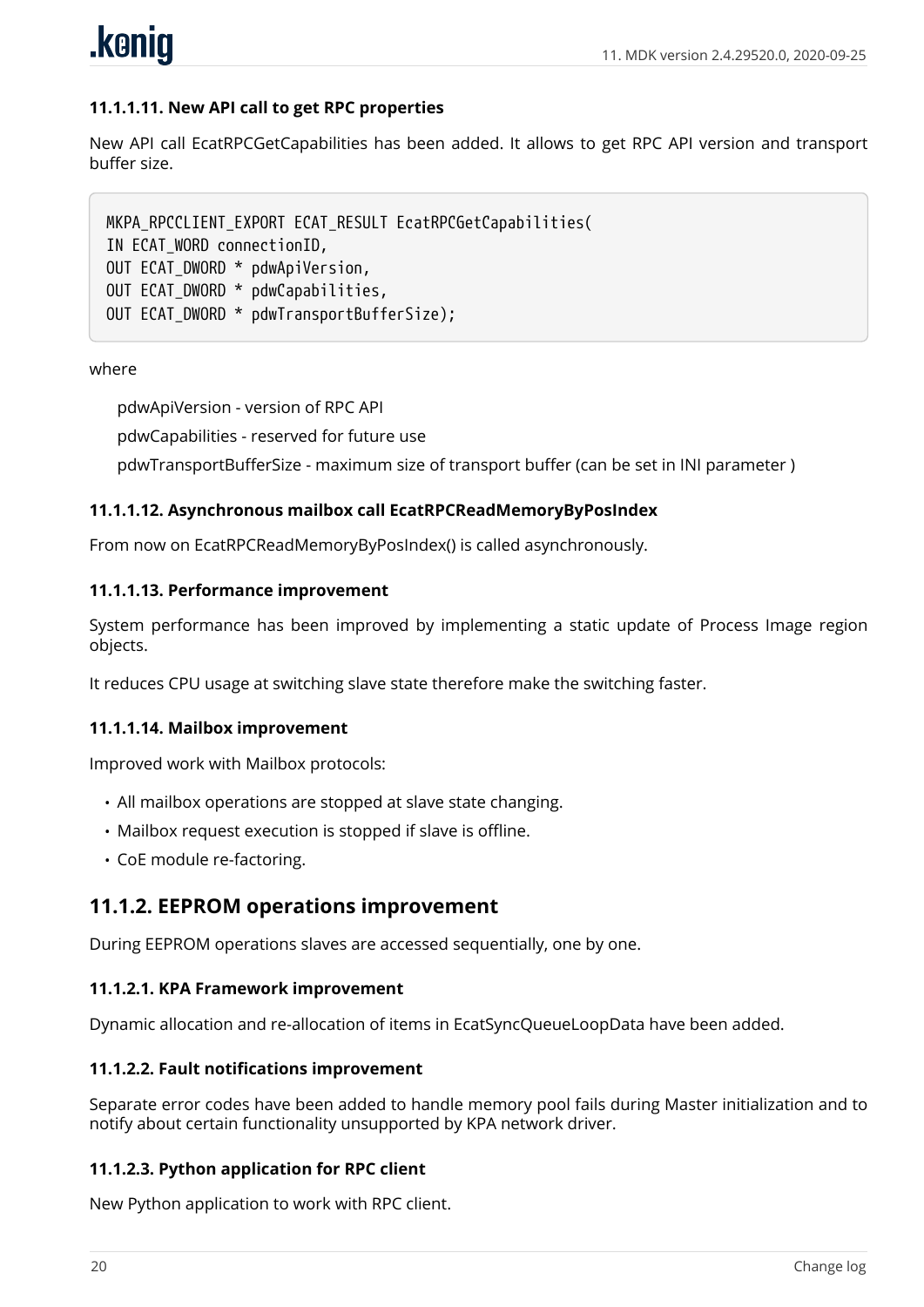## **11.1.3. Fixed bugs**

- Mailbox counter is reset on any Slave state transition.
- Exception happens on the attempt to close a network adapter while working in timed send emulation mode.
- Repeated FoE Download operation fails with error after an interrupted attempt.
- Multimaster functionality is not available when timed send emulation is enabled.
- ECAT E\_FRAME\_SEND\_TIMEOUT happens on big configuration in ECAT send scheduler
- Master crashes after requesting state if Distributed Clock is enabled.
- Cycle time is up to one second while transferring from Pre-Operational to Safe-Operational states.
- Sending of multiple frames takes a lot of time.
- Getting of adapters list causes master cycle delay.
- Task queue overflow happens at scanning big bus configuration.
- Resource Manager bug fix.
- Command size limit is not checked while parsing ENI file and building a frame.
- Wrong order of master modules de-initialization.
- Fast reaction on slave requested state change, auto-recovery cycle should be aborted when a new state has been required.
- Maximum frame size: incorrect procedures of its calculation and usage for real-time context.
- Last slave on the bus is missing or not recognized.
- Memory leak happens at reading slave memory.

## <span id="page-23-0"></span>**11.2. Windows**

#### **11.2.1. Features**

#### **11.2.1.1. EoE support for Windows based OS**

From now on it is possible to communicate between a slave and the master which is running on Windows based host, using Ethernet over EtherCAT (EoE) protocol.

The name of EoE adapter is set in the INI parameter **eoe.adapter** (default value is "opentaptun").

#### **11.2.1.2. New variable to share data folder**

Now to set shared data folder, the environment variable ECAT\_MASTER\_MAKE\_DATA\_FOLDER\_SHARE is used instead of CFG\_SHAREDATADIR.

#### **11.2.1.3. Review of Windows PCAP driver usage**

Improved safety, synchronization and performance of PCAP driver usage.

#### **11.2.2. Fixed bugs**

- Master default folder is not available in the network.
- Attach to Master configured with non-existing network card is successful.

**kanin**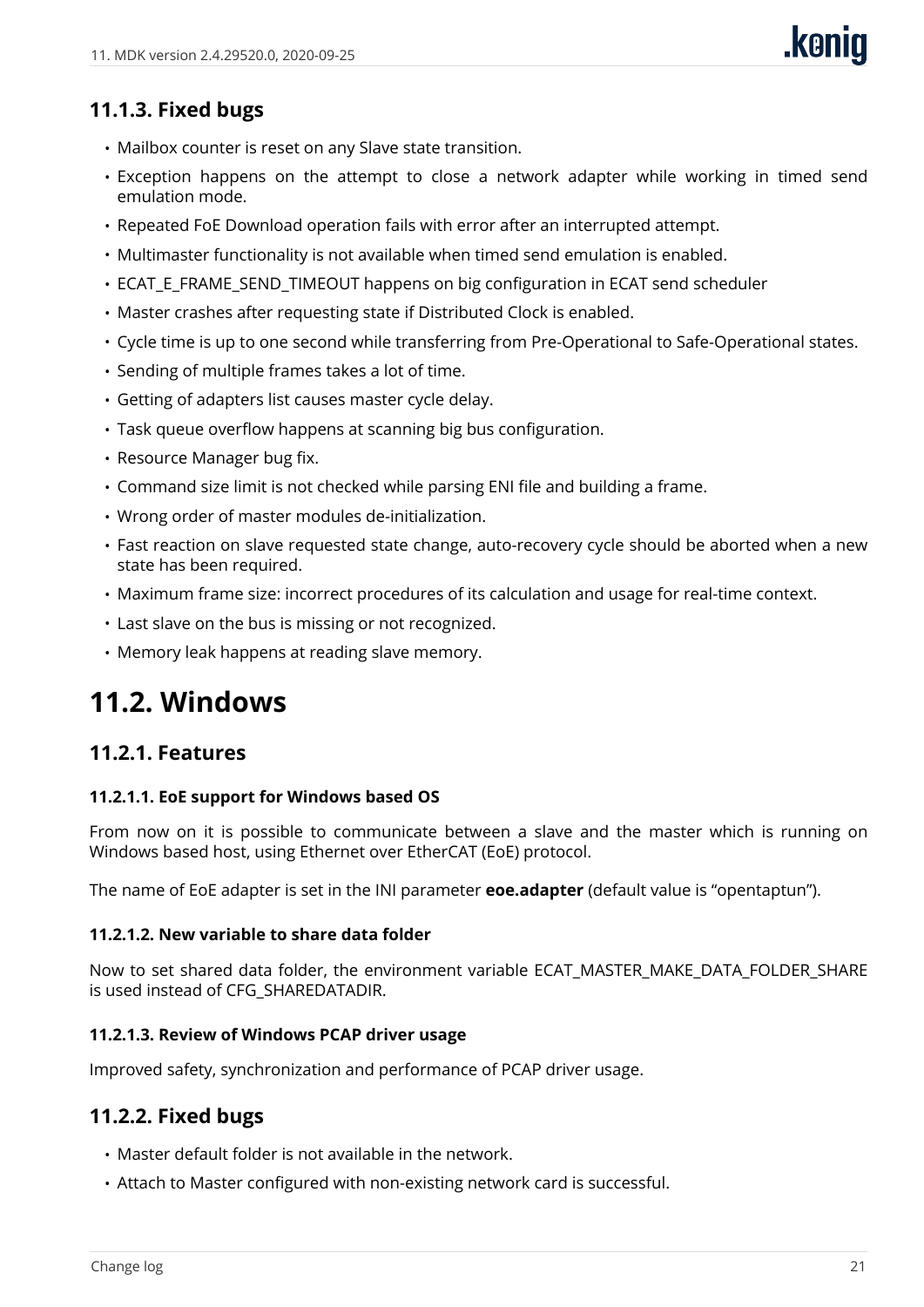# <span id="page-24-0"></span>**12. MDK for INtime 2.4.26504.0, 2020-06-18**

## <span id="page-24-1"></span>**12.1. Features**

### **12.1.1. MIP samples installation improvement**

MIP samples were moved to the Program Data folder and from now on you can install samples for different versions of MS Visual Studio among 2013, 2015 or 2017 which installed on your PC. Also, it is possible to rebuild installed samples for a new version of MS Visual Studio by using the **Change** option of MIP installer.

For details, refer to MDK Readme (MIP installation).

#### **12.1.2. New samples**

New samples have been added:

**26\_MultiMaster** - demonstrates how to work with several Master instances in the same process.

**40\_SimplePLC** - demonstrates the usage of MIP framework from the user application.

#### **12.1.3. Slaves configuration for Autoconfigurator in slavelib sub-folder**

From now on slaves configuration (uESI files generated in KPA EtherCAT Studio 2) should be in the **slavelib** sub-folder of either default folder or custom folder set in KPA\_AC\_ESI\_DIR\_NAME, deppending what is used.

#### **12.1.4. Printing out INI parameters**

A possibility to print all Master initialization parameters has been added. INI parameter **Verbose** was added. When it is enabled (Verbose=1), all parameters specified in INI file are printed out at starting Master.

#### **12.1.5. Fault notifications improvement**

Separate error codes have been added to handle memory pool fails during Master initialization and to notify about certain functionality unsupported by KPA network driver.

## <span id="page-24-2"></span>**12.2. Fixed bugs**

- API Help item in the Start menu is displayed with a wrong name.
- Slaves follow master state if transition.disableslavefollowstate=1.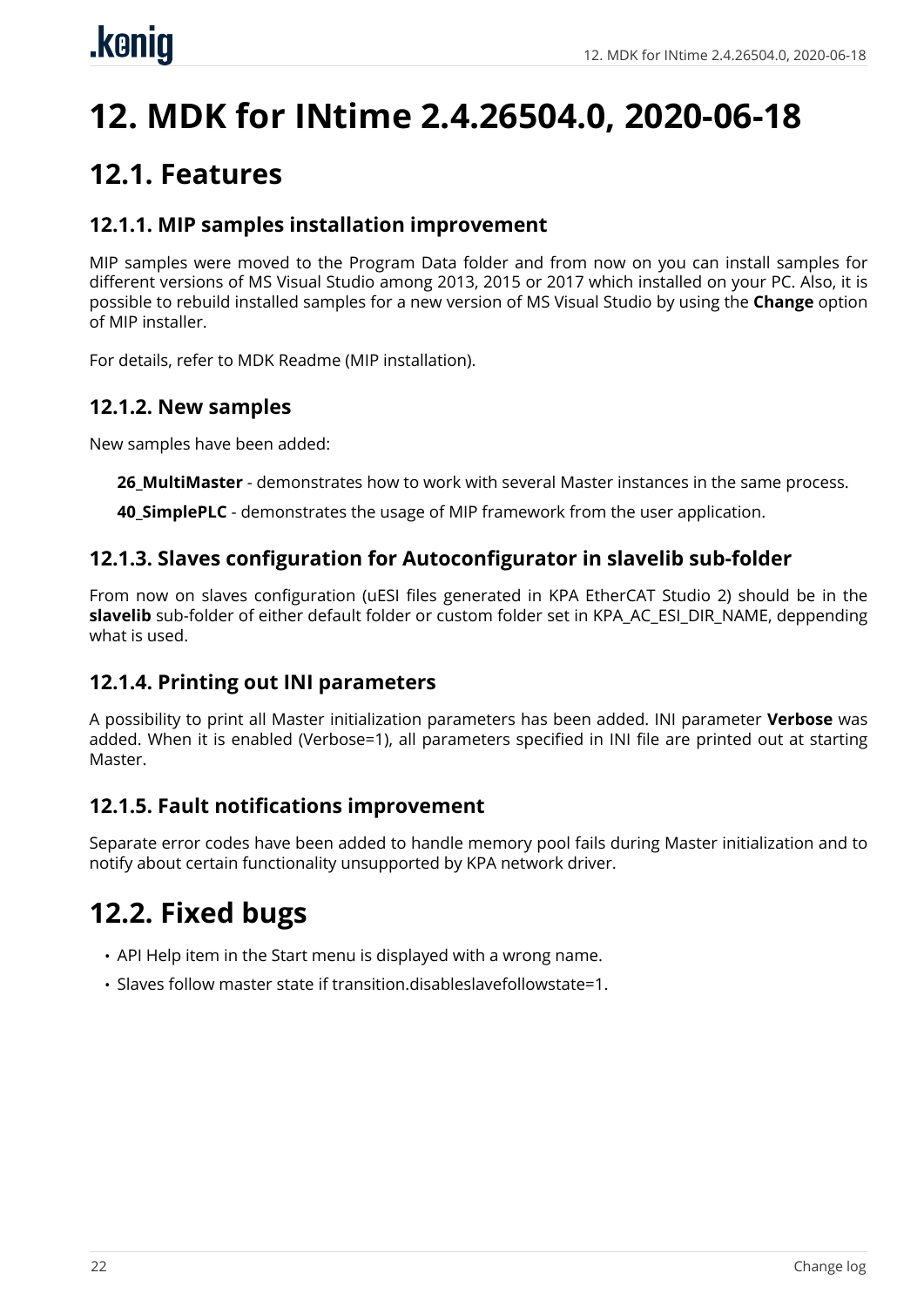# <span id="page-25-0"></span>**13. MDK for Windows 2.4.25003.0, 2020-05-25**

## <span id="page-25-1"></span>**13.1. Features**

### **13.1.1. Autoconfigurator**

A possibility to configure the bus on the fly has been added. The Online Configuration module (Auto Configurator) allows the user application to create a bus configuration by applying slave's configuration provided by its vendor (EtherCAT Slave Information - ESI) or an extended slave's configuration generated by KPA EtherCAT Studio (user's ESI - uESI).

For details, refer to Master API Help (Getting Started/ Autoconfigurator).

#### **13.1.2. MIP Samples installation improvement**

MIP samples were moved to the Program Data folder and from now on you can install samples for different versions of MS Visual Studio which installed on your PC. Also, it is possible to rebuild installed samples for a new version of MS Visual Studio by using the Change option of MIP installer.

For details, refer to MDK Readme (MIP installation).

#### **13.1.3. New samples**

New samples have been added:

**26 MultiMaster** - demonstrates how to work with several Master instances in the same process.

**40 SimplePLC** - demonstrates the usage of MIP framework from the user application.

## <span id="page-25-2"></span>**13.2. Fixed bugs**

- API Help item in the Start menu is displayed with a wrong name.
- Memory leak on Master detach with disabled the Resource Manager service.
- Framework initialization processes cycles (Init-OP cycle) if final initialization target is changed from "Ready" to "Request State"
- Slaves follow master state if transition.disableslavefollowstate=1.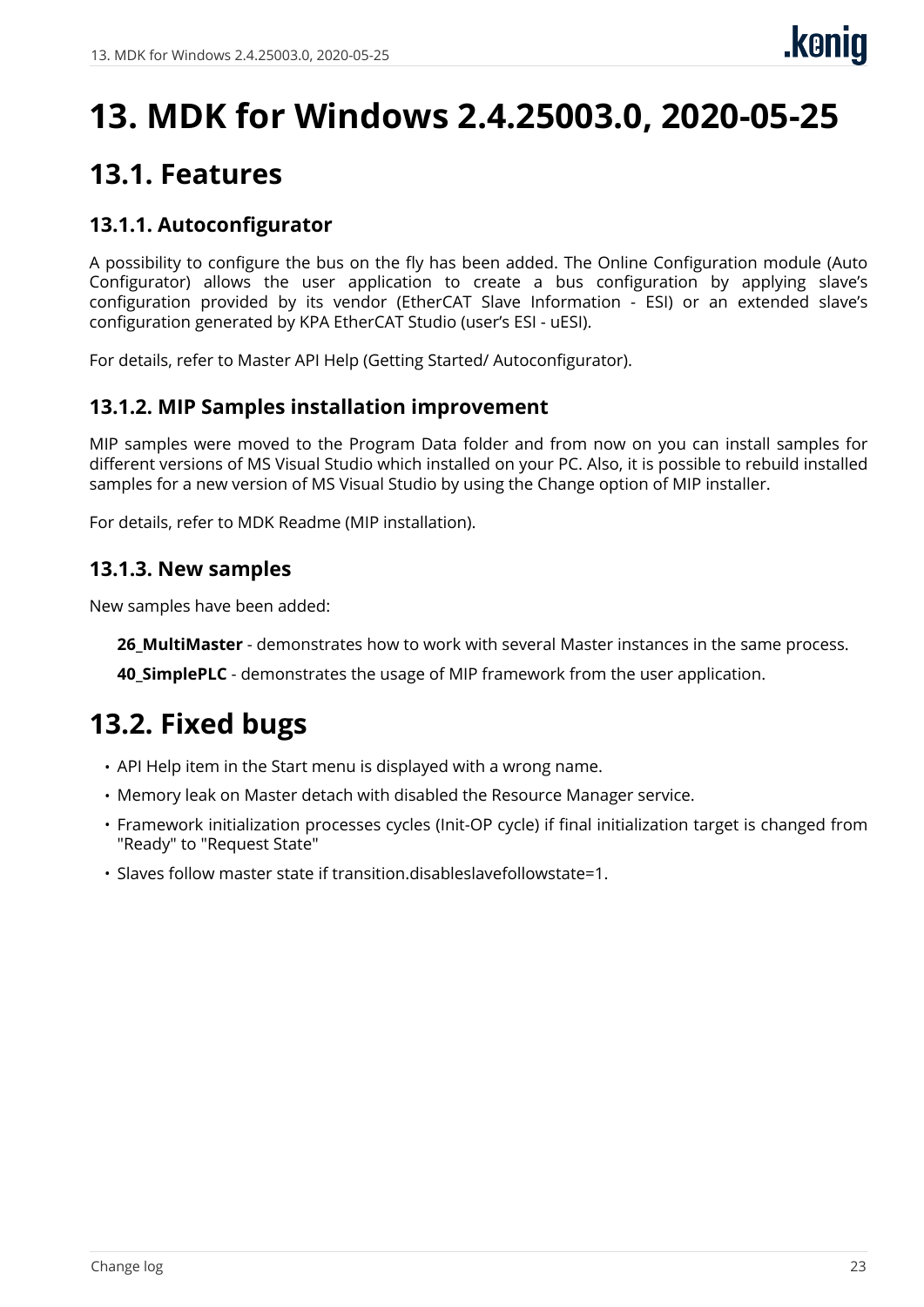<span id="page-26-0"></span>

# **14. MDK version 2.3.43629.0, 2020-04-20**

Initial release of KPA EtherCAT Master Development Kit 2.3 for Rt-Preempt, Windows based on version 1.6.

It includes new features:

- Asynchronous control
- Simple Tasks execution
- Multiple EtherCAT Cyclic Tasks
- Modular design
- PI-driven control
- Events based model
- EtherCAT network driver: zero copy

## <span id="page-26-1"></span>**14.1. Rt-Preempt**

#### **14.1.1. Features**

- Redundant Master
- Hardware Timed send mode
- Autoconfigurator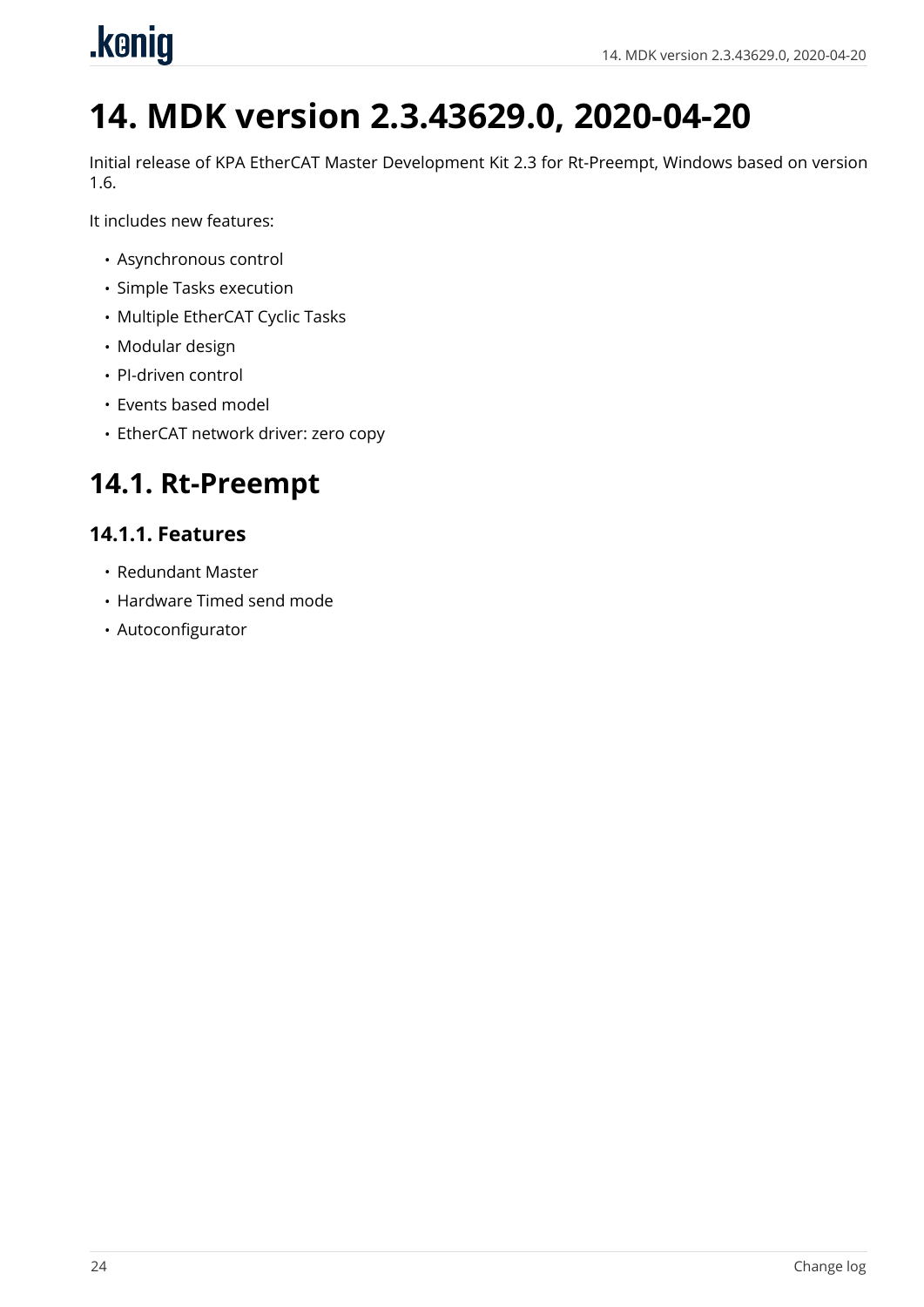# <span id="page-27-0"></span>**15. MDK version 2.4.15804.0, 2019-12-27**

Initial release of KPA EtherCAT Master Run-time 2.3 for INtime, Xenomai based on version 1.6.

It includes new features:

- Asynchronous control
- Simple Tasks execution
- Multiple EtherCAT Cyclic Tasks
- Modular design
- PI-driven control
- Events based model
- EtherCAT network driver: zero copy
- Autoconfigurator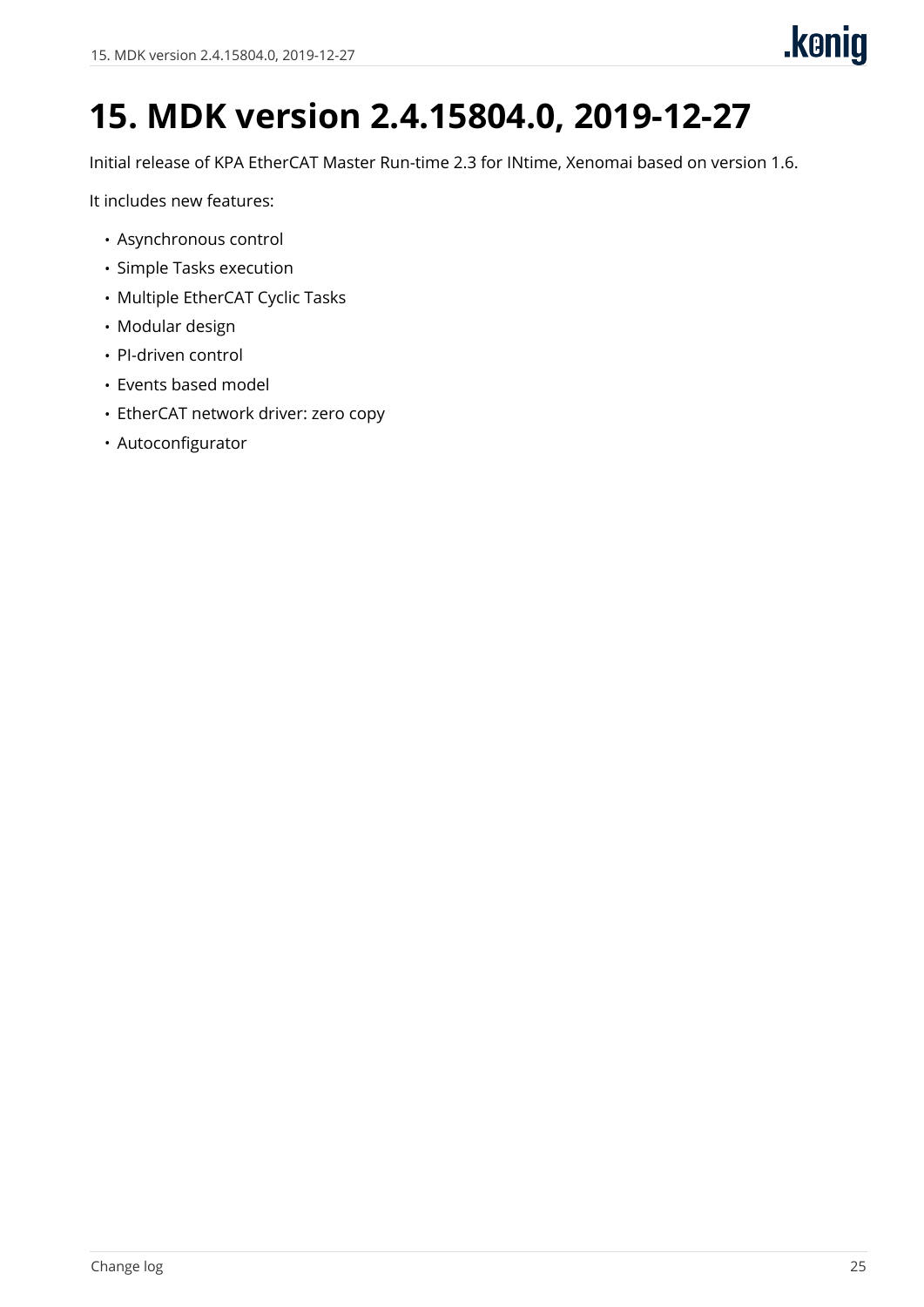# <span id="page-28-0"></span>**16. MDK for Zynq/Zynq Ultrascale+ FreeRTOS version 2.3.41907.0, 2019-10-18**

## <span id="page-28-1"></span>**16.1. Features**

## **16.1.1. Separate IP core for licensing**

Maser licensing has been moved into the separated IP core (KPA License Provider) as an interface for getting FPGA device DNA. The corresponding hardware project and BSP were updated in accord with new IP core usage.

For more detail, refer to Zynq.FreeRTOS.Manual.pdf.

### **16.1.2. Xilinx Device Primitives by default**

From now on Xilinx Device Primitives are used in IP cores by default. The define XILINX\_KPA was deleted from the corresponding hardware project, IP cores were updated in accord with new default primitives usage.

## <span id="page-28-2"></span>**16.2. Fixed bugs**

- Hardware timed send feature does not work with A53 and R5 processors (Zynq Ultrascale+ board).
- Incorrect memory allocation. When it is impossible to allocate predefined memory pool during Master initialization, Master continues to work with system memory allocation calls instead of reporting an error.
- Benchmark sample returns the value of a current allocated memory instead of a maximum allocated memory value.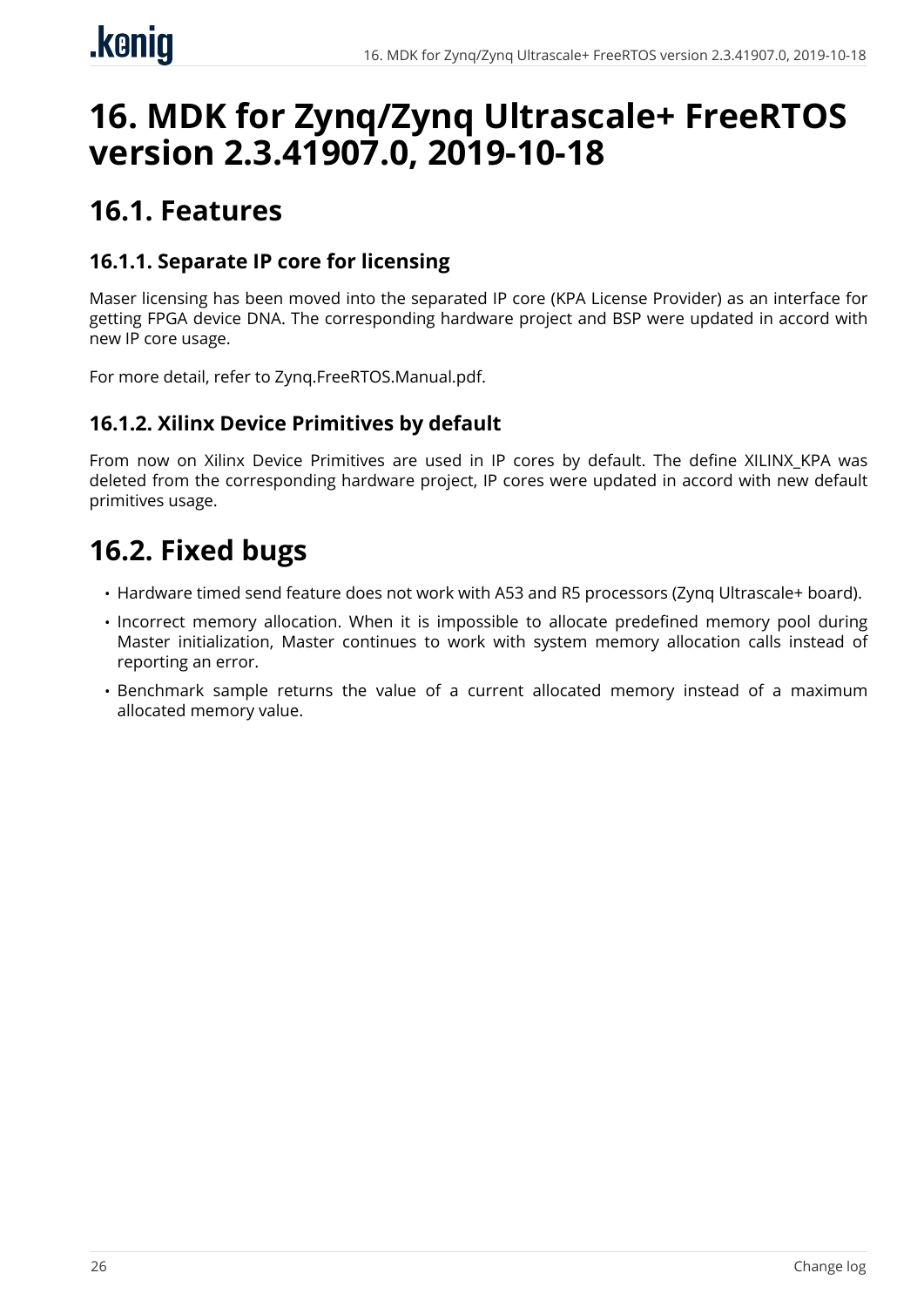# <span id="page-29-0"></span>**17. MDK for Zynq/Zynq Ultrascale+ FreeRTOS version 2.3.39209.0, 2019-07-31**

## <span id="page-29-1"></span>**17.1. Features**

#### **17.1.1. Hardware-bound license**

Form now on it is possible to bind Master license to the target where it runs.

For more details, refer to MRT Manual (Licensing).

### **17.1.2. New slave's variables in Process Image**

From now on variables InputAll and OutputAll are available in Process image for each slave. They describe total size (BitSize) and location (BitStart) of slave's Process Data in Process Image.

**<slave\_name>.InputAll.BitSize** - total size of received data

**<slave\_name>.InputAll.BitStart** - start address of received data in Process Image

**<slave\_name>.OutputAll.BitSize** - total size of sent data

**<slave\_name>.OutputAll.BitStart** - start address of sent data in Process Image

## <span id="page-29-2"></span>**17.2. Fixed bugs**

- Master hangs after transferring it from Init to Bootstrap and then to Init state if EL6695 is in the bus configuration.
- An attempt to scan bus configuration is failed if the configuration was extended (e.g. added one more segment) after last successful scan.
- Master hangs on attempt to read CoE sub-indexes via SDO.
- It is impossible to attach to Master if it was detached in Safe Operation/Operational state.
- Connection with Master is lost on attempt to scan bus configuration from KPA EtherCAT Studio.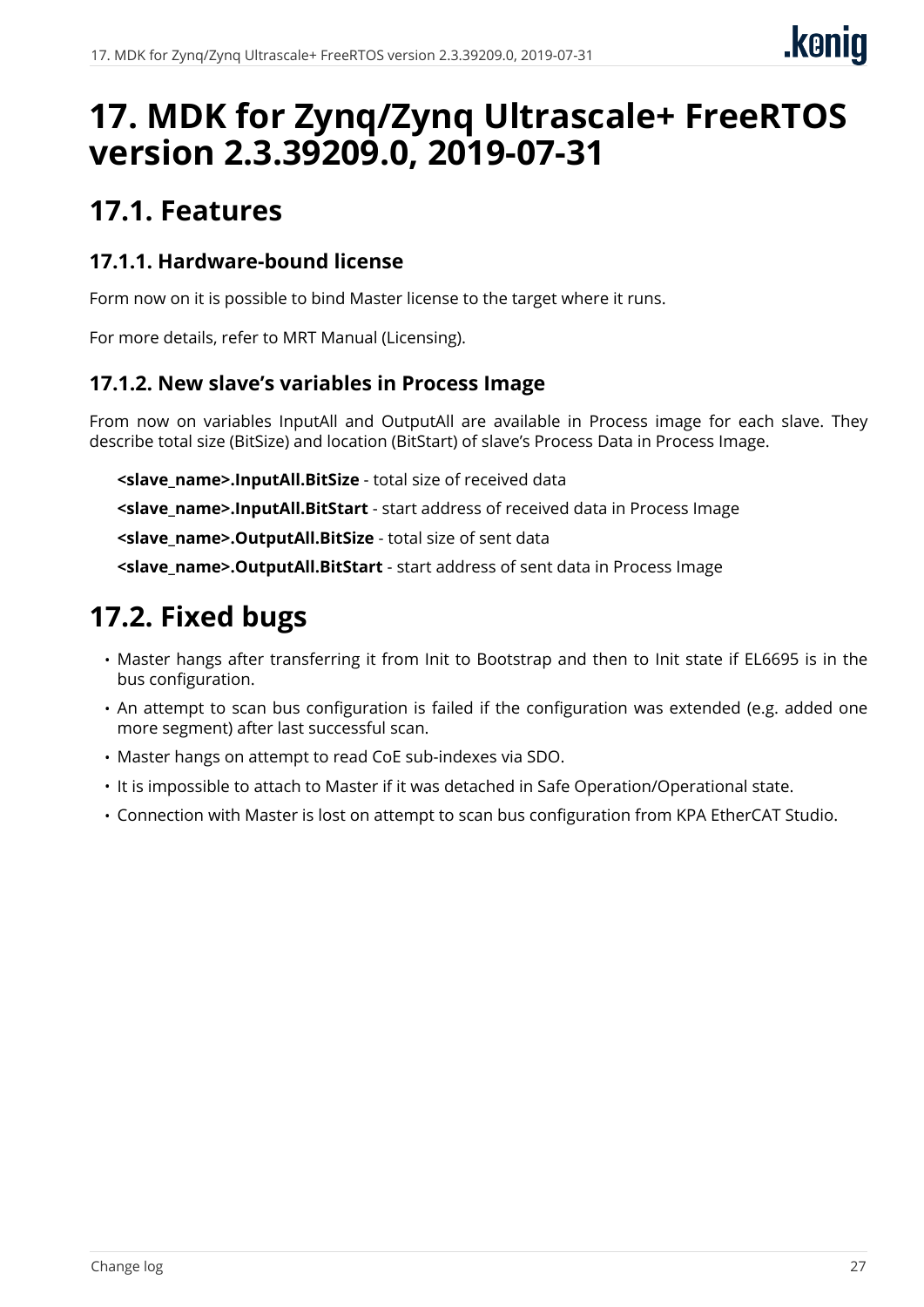# <span id="page-30-0"></span>**18. MDK for Zynq/Zynq Ultrascale+ FreeRTOS version 2.3.38100.0, 2019-06-28**

## <span id="page-30-1"></span>**18.1. Features**

#### **18.1.1. 4 hours Demo time**

We increased time of Master operating in Demo mode and for Trial versions. From now on an operating time limitation is four hours.

#### **18.1.2. Redundant Master support**

KPA provides a new master feature - Redundant Master. It allows co-existing of several master instances started on separate target systems in a network segment, significantly increasing fault tolerance and reducing downtime. All master instances are connected to the bus and run.

For more details, refer to MRT Manual.pdf (Redundant Master section).

#### **18.1.3. RPC Server support**

From now on it is possible to get access to the bus which is connected to FreeRTOS target via RPC Server (for example, scanning the bus in KPA EtherCAT Studio).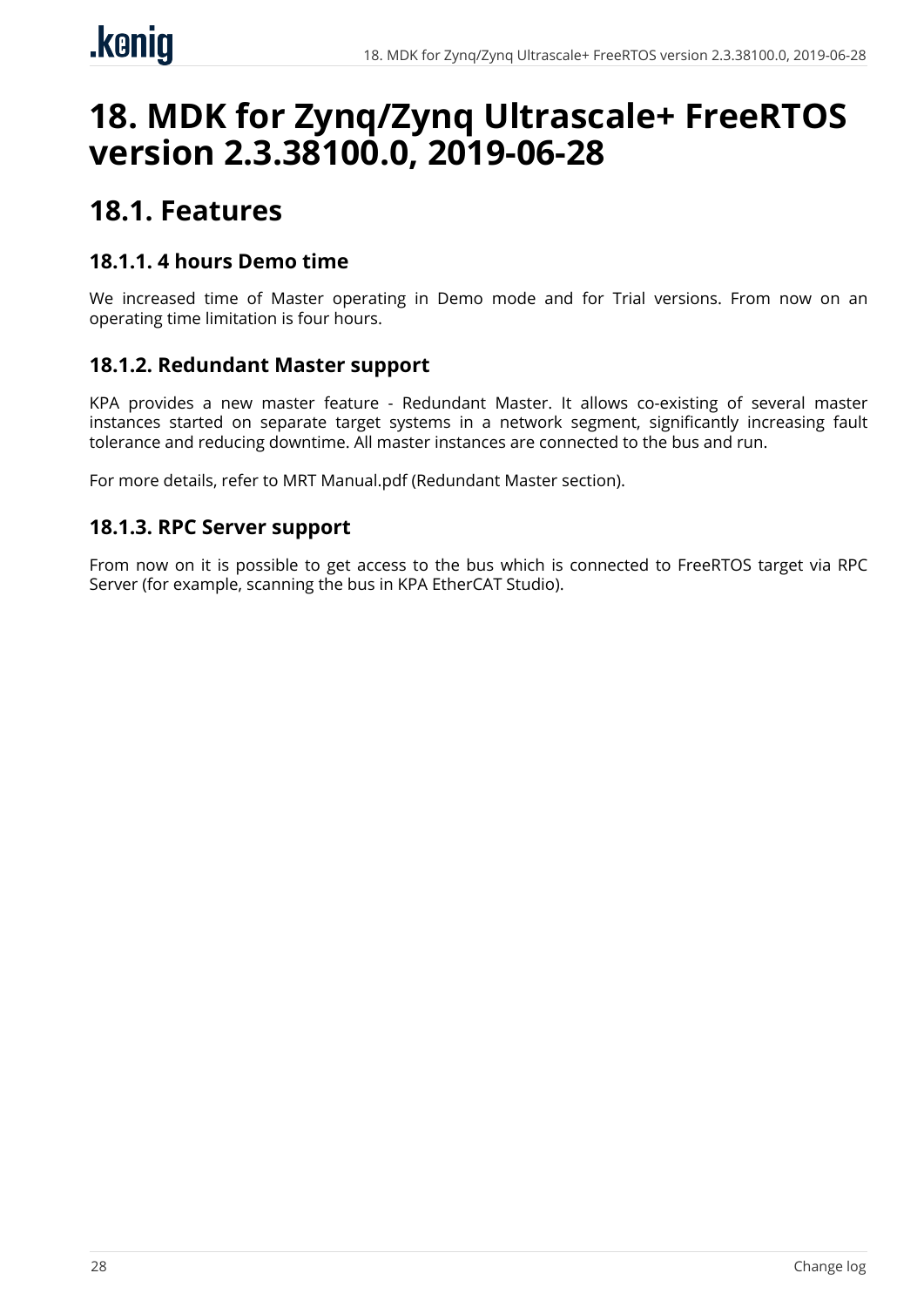# <span id="page-31-0"></span>**19. MDK for Zynq/Zynq Ultrascale+ FreeRTOS version 2.3.19400.0, 2018-12-17**

Initial release of KPA EtherCAT Master Development Kit for Zynq/Zynq Ultrascale+ FreeRTOS version 2.3.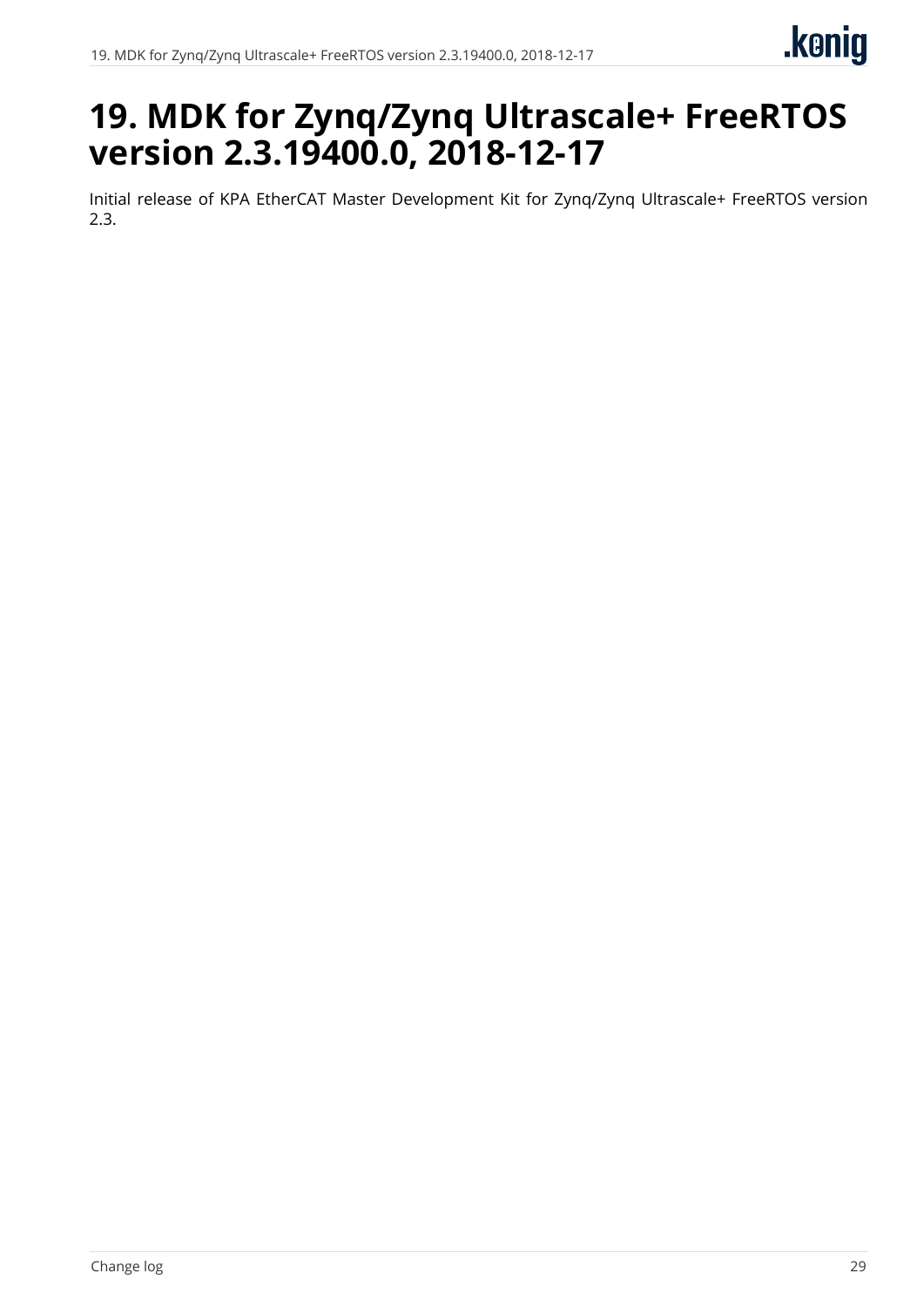# <span id="page-32-0"></span>.konig

# **20. MRT for RTX64 2.2.10600.0, 2018-01-31**

Initial release of KPA EtherCAT Master Run-time 2.2 for RTX64 based on version 1.6.

It includes new features:

- Asynchronous control
- Simple Tasks execution
- Multiple EtherCAT Cyclic Tasks
- Modular design
- PI-driven control
- Events based model
- EtherCAT network driver: zero copy